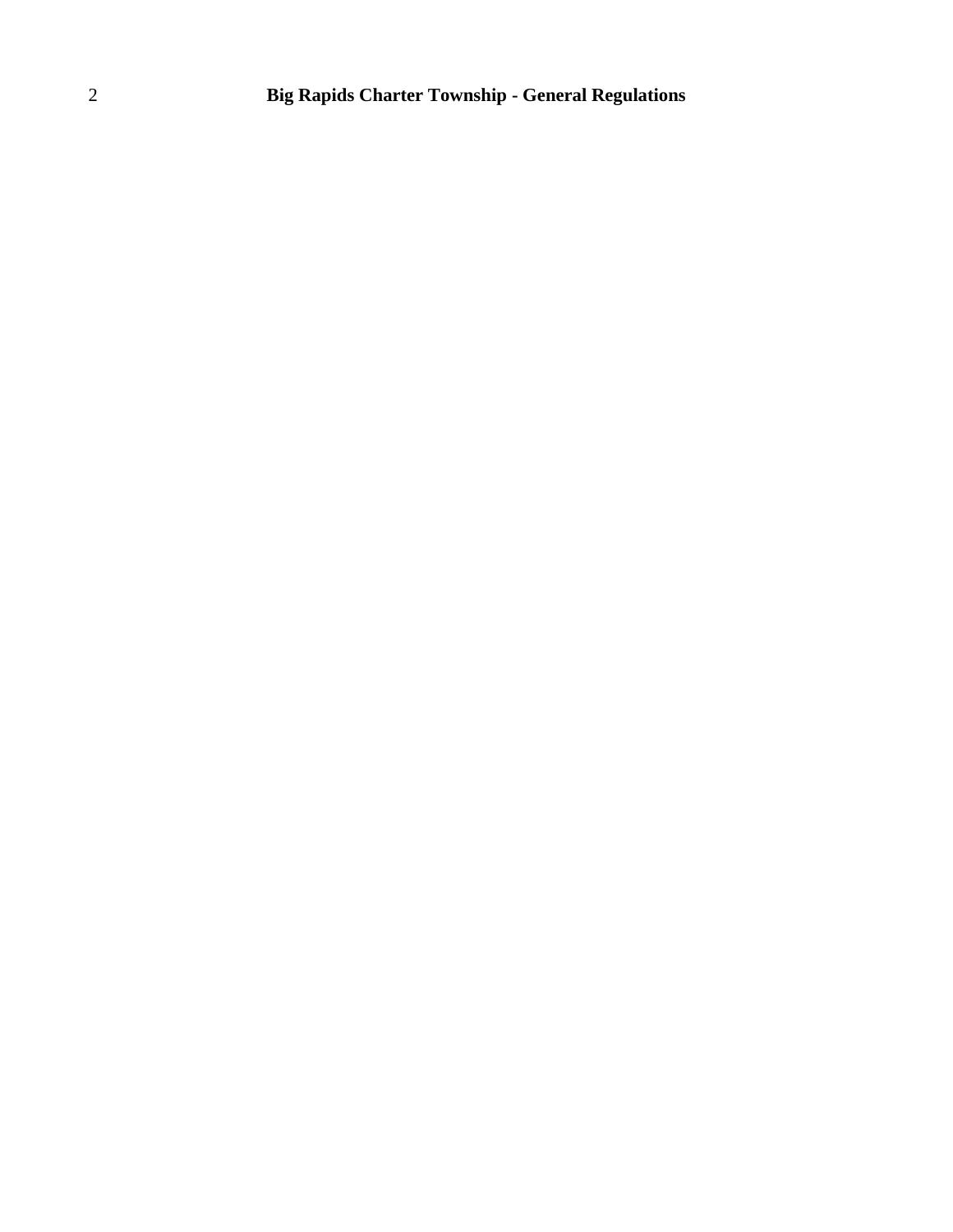## **CHAPTER 90: CEMETERIES**

### Section

#### *General Provisions*

- 90.001 Title
- 90.002 Definition

## *General Rules*

- 90.015 Vehicles; hours
- 90.016 Trucks
- 90.017 Damage
- 90.018 Children
- 90.019 Advertising
- 90.020 Prohibited activities
- 90.021 Visitors
- 90.022 Alcoholic beverages
- 90.023 Work and activities
- 90.024 Enforcement

### *Interment and Services*

- 90.035 Completed burial transit permit
- 90.036 Applications for burial
- 90.037 Payment for grave opening
- 90.038 Interments
- 90.039 Disinterments
- 90.040 Funeral processions
- 90.041 Charges; services
- 90.042 Vaults
- 90.043 Cremation burials
- 90.044 Graveside services
- 90.045 Sunday or holiday burials

## *Use of Cemetery Vault*

- 90.060 Summer season
- 90.061 Winter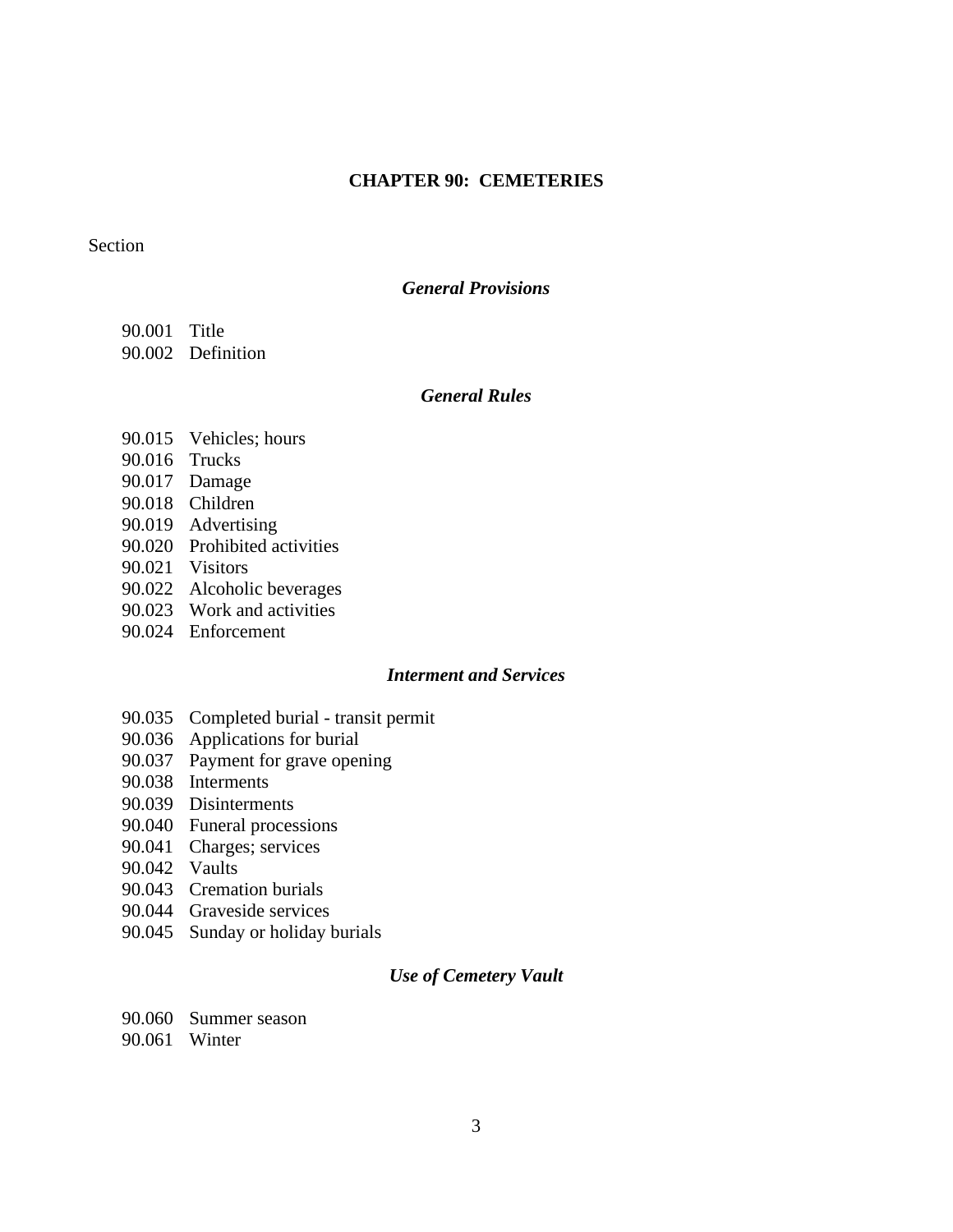*Flowers, Trees, Monuments and the Like*

- 90.075 Prohibitions
- 90.076 Containers
- 90.077 Urns
- 90.078 Growing of flowers
- 90.079 Property left in cemetery
- 90.080 Trees
- 90.081 Landscaping
- 90.082 Planting flowers on graves
- 90.083 Removal of flowers and grave decorations
- 90.084 Winter ornamentation
- 90.085 Artificial flowers

#### *Markers, Monuments and Vaults*

- 90.100 One monument/marker per burial lot
- 90.101 Concrete foundation required
- 90.102 Babyland markers
- 90.103 Materials
- 90.104 Mausoleums
- 90.105 Landmarks and cornerstones
- 90.106 Disrepair
- 90.107 Inspection

### *Purchase of Cemetery Lots and Restrictions as to the Use*

- 90.120 Paid in full
- 90.121 Speculation purchases
- 90.122 Perpetual care
- 90.123 Subject to rules and regulations
- 90.124 Grade
- 90.125 Planting of trees, sodding, surveying and the like
- 90.126 Raising or lowering of cemetery lots
- 90.127 Mounds
- 90.128 Grounds and Maintenance Manager and employees
- 90.129 Removal and modification of ornamentation
- 90.130 Caring for lots

## *Perpetual Care Funds*

90.145 Perpetual Care Fund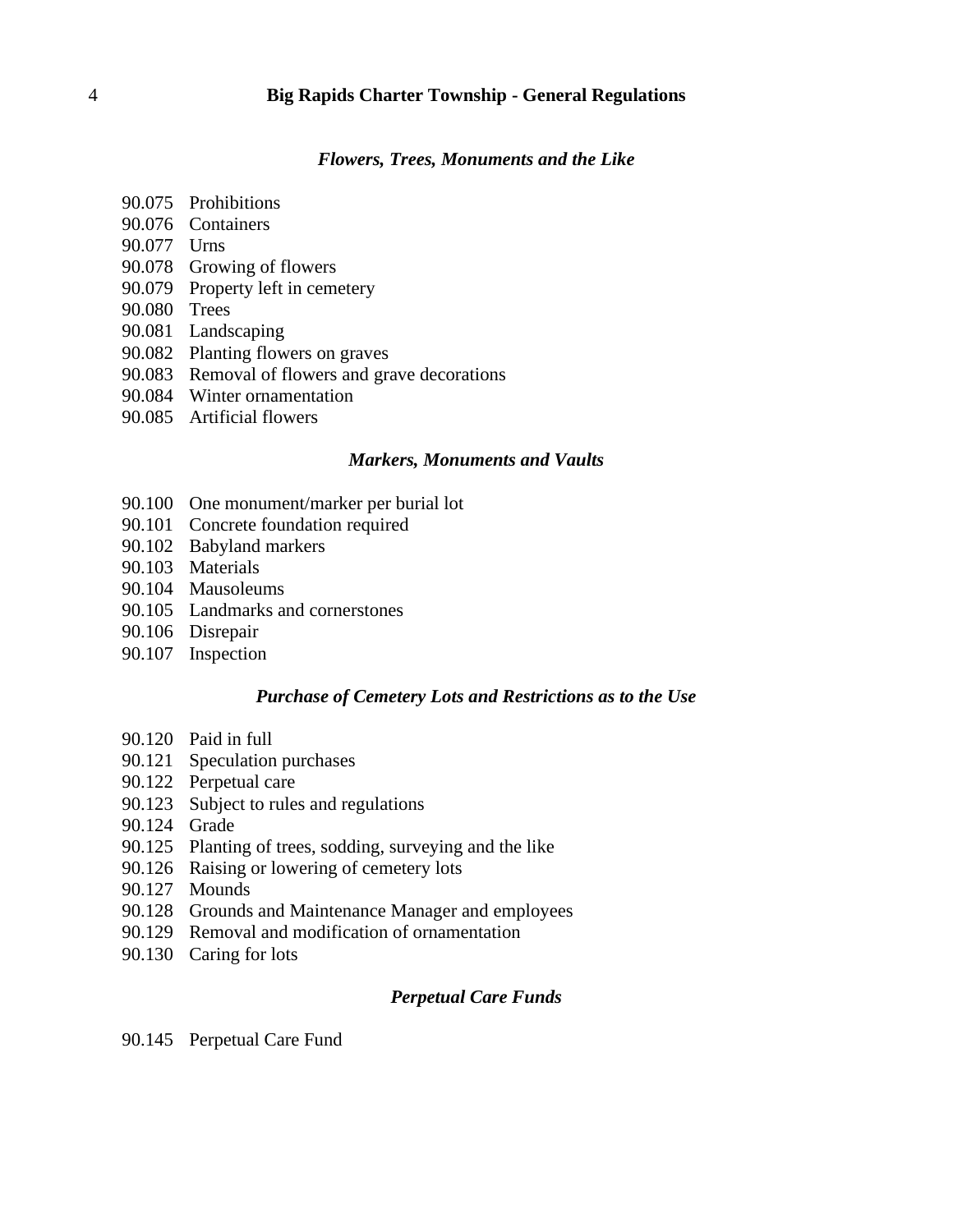#### *Enforcement; Correction of Errors*

90.160 Enforcement

90.161 Correction of errors

## *GENERAL PROVISIONS*

#### **90.001 TITLE.**

This chapter shall be known and cited as the Big Rapids Charter Township Cemetery Chapter. (Ord. 19, eff. 7-16-1994)

#### **90.002 DEFINITION.**

For the purpose of this chapter, the following definition shall apply unless the context clearly indicates or requires a different meaning.

*FUNERAL DIRECTOR.* Includes all licensed morticians, their agents and employees. (Ord. 19, eff. 7-16-1994)

## *GENERAL RULES*

### **90.015 VEHICLES; HOURS.**

The speed of cars and other vehicles driven in the cemetery shall not exceed 15 mph. No vehicle shall be driven in the cemetery other than during 8:00 a.m. to dusk, road conditions permitting. Cars, other motorized vehicles and bicycles are to be operated on the roads only. (Ord. 19, eff. 7-16-1994) Penalty, see 10.99

### **90.016 TRUCKS.**

All trucks with monumental material shall be driven only on cemetery roads. (Ord. 19, eff. 7-16-1994) Penalty, see 10.99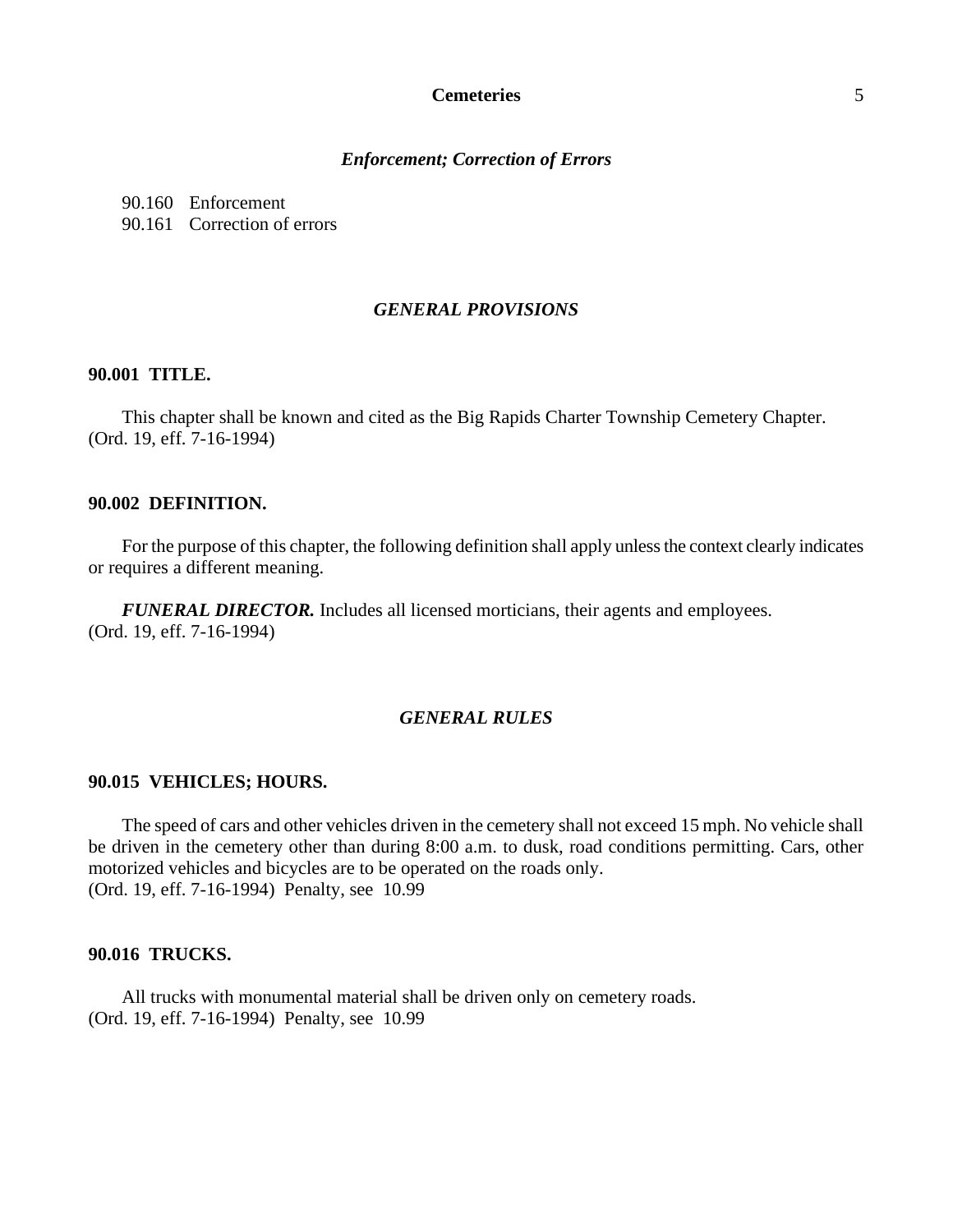#### **90.017 DAMAGE.**

Persons driving in the cemetery are responsible for all damage caused by their negligence. All vehicles shall use the Bellevue Street entrance, the north gate to enter and the south gate to exit. (Ord. 19, eff. 7-16-1994) Penalty, see 10.99

## **90.018 CHILDREN.**

Children shall not be permitted on the cemetery grounds unless attended by an adult person who shall be responsible for their conduct. Mischievous behavior shall not be tolerated. The cemetery shall not be used as a playground.

(Ord. 19, eff. 7-16-1994) Penalty, see 10.99

### **90.019 ADVERTISING.**

No advertisement is permitted in the cemetery. (Ord. 19, eff. 7-16-1994) Penalty, see 10.99

## **90.020 PROHIBITED ACTIVITIES.**

Sleigh riding, snowmobiling, skiing or sliding downhill within the cemetery is prohibited. (Ord. 19, eff. 7-16-1994) Penalty, see 10.99

#### **90.021 VISITORS.**

All persons interested in the cemetery should confine themselves to the walks and drives as much as possible. Vandalism and/or desecration of cemetery property is prohibited. (Ord. 19, eff. 7-16-1994) Penalty, see 10.99

### **90.022 ALCOHOLIC BEVERAGES.**

No alcoholic beverages are allowed. (Ord. 19, eff. 7-16-1994) Penalty, see 10.99

## **90.023 WORK AND ACTIVITIES.**

No work or activity shall be performed within the cemetery boundaries without the express knowledge and consent of the Grounds and Maintenance Manager. (Ord. 19, eff. 7-16-1994) Penalty, see ' 10.99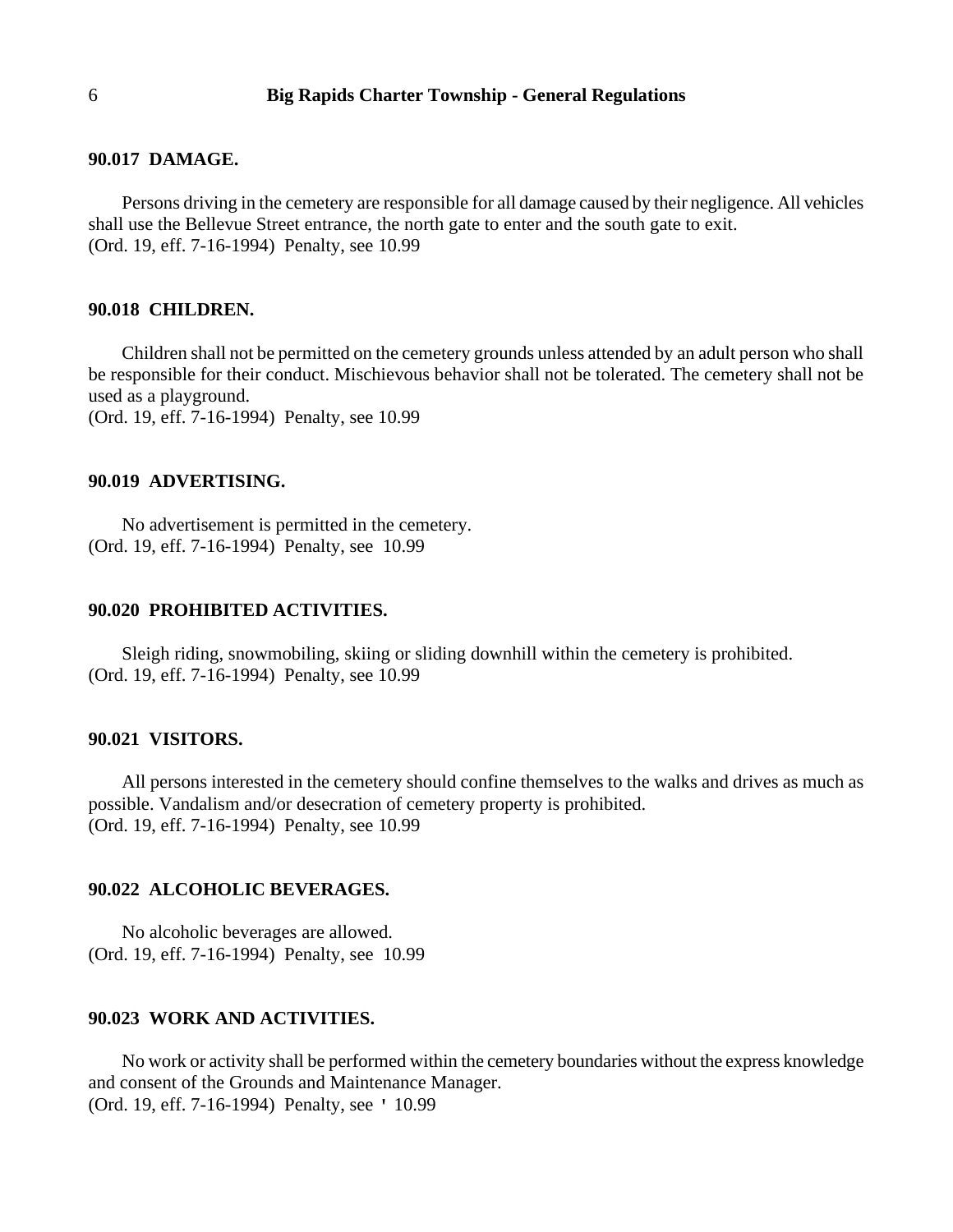#### **90.024 ENFORCEMENT.**

The Grounds and Maintenance Manager has the authority to enforce these rules. (Ord. 19, eff. 7-16-1994)

## *INTERMENT AND SERVICES*

#### **90.035 COMPLETED BURIAL - TRANSIT PERMIT.**

A completed burial-transit permit must be furnished to the Grounds and Maintenance Manager or his or her designate before the remains are removed from the hearse or other conveyance. (Ord. 19, eff. 7-16-1994) Penalty, see 10.99

## **90.036 APPLICATIONS FOR BURIAL.**

All applications for burials shall be made to the Grounds and Maintenance Manager in time to allow 12 working hours to prepare the grave for burial. The owner of the lot or grave or the person ordering the grave prepared for burial, shall complete a burial order form provided by the township. Scheduling of storage burials is at the discretion of the Grounds and Maintenance Manager. (Ord. 19, eff. 7-16-1994)

### **90.037 PAYMENT FOR GRAVE OPENING.**

Payment for any grave opening must accompany the burial transit permit. (Ord. 19, eff. 7-16-1994)

#### **90.038 INTERMENTS.**

(A) Owners of cemetery lots shall not permit interments on the lots for remuneration. Cemetery lots shall be used only for the burial of the human dead. No interment of two or more bodies shall be made in one grave except in the case of parent and infant child or two infants buried in one casket.

(B) All interments must be made under the supervision and direction of the Grounds and Maintenance Manager. The funeral director shall provide adequate personnel to transfer the casket from the hearse or conveyance onto the lowering device. (Ord. 19, eff. 7-16-1994)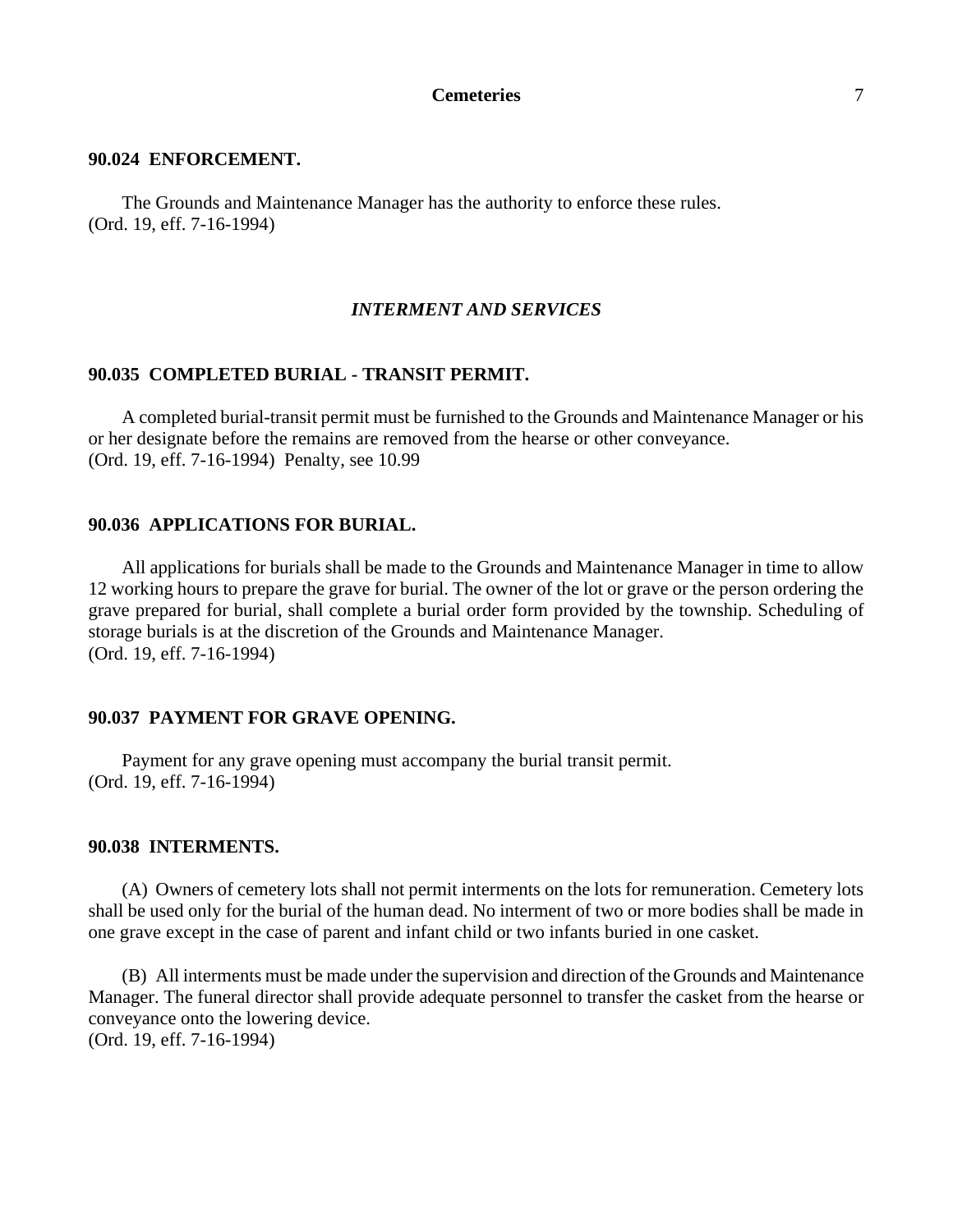#### **90.039 DISINTERMENTS.**

(A) No body interred shall be disinterred, except by permission of the Township Board, (plus any other permits required).

(B) Parties ordering disinterment must furnish a concrete or steel vault to receive the remains. (Ord. 19, eff. 7-16-1994)

#### **90.040 FUNERAL PROCESSIONS.**

All funeral processions in the cemetery shall be under the sole control of the Grounds and Maintenance Manager. (Ord. 19, eff. 7-16-1994)

#### **90.041 CHARGES; SERVICES.**

(A) Charges for all services shall be available from the Grounds and Maintenance Manager or from the office of the Township Clerk. Cemetery service charges are subject to change or revision by action of the Township Board. Charges for services not pertaining to the opening and closing of graves shall be due upon completion of the service. A service shall be rendered only upon the completion of a work order by the person requesting the service and accepting responsibility for payment for the service.

- (B) The township offers the following services:
	- (1) The opening and closing of graves;
	- (2) Disinterment and reinternment in the same cemetery;

(3) Disinterment for removal to another cemetery (charges for the above three services vary for infants or adults);

- (4) Grading or sodding the grave or lot;
- (5) Setting foundations for grave markers or memorials;
- (6) Snow removal at cost of removal;
- (7) Genealogy research assistance and copies of records; and

(8) Work requested by the lot owner is subject to current wage, equipment and overhead charges. A work order describing the service to be performed must be filled out and signed by the person or entity accepting responsibility for payment No service will be performed without this being done. (Ord. 19, eff. 7-16-1994)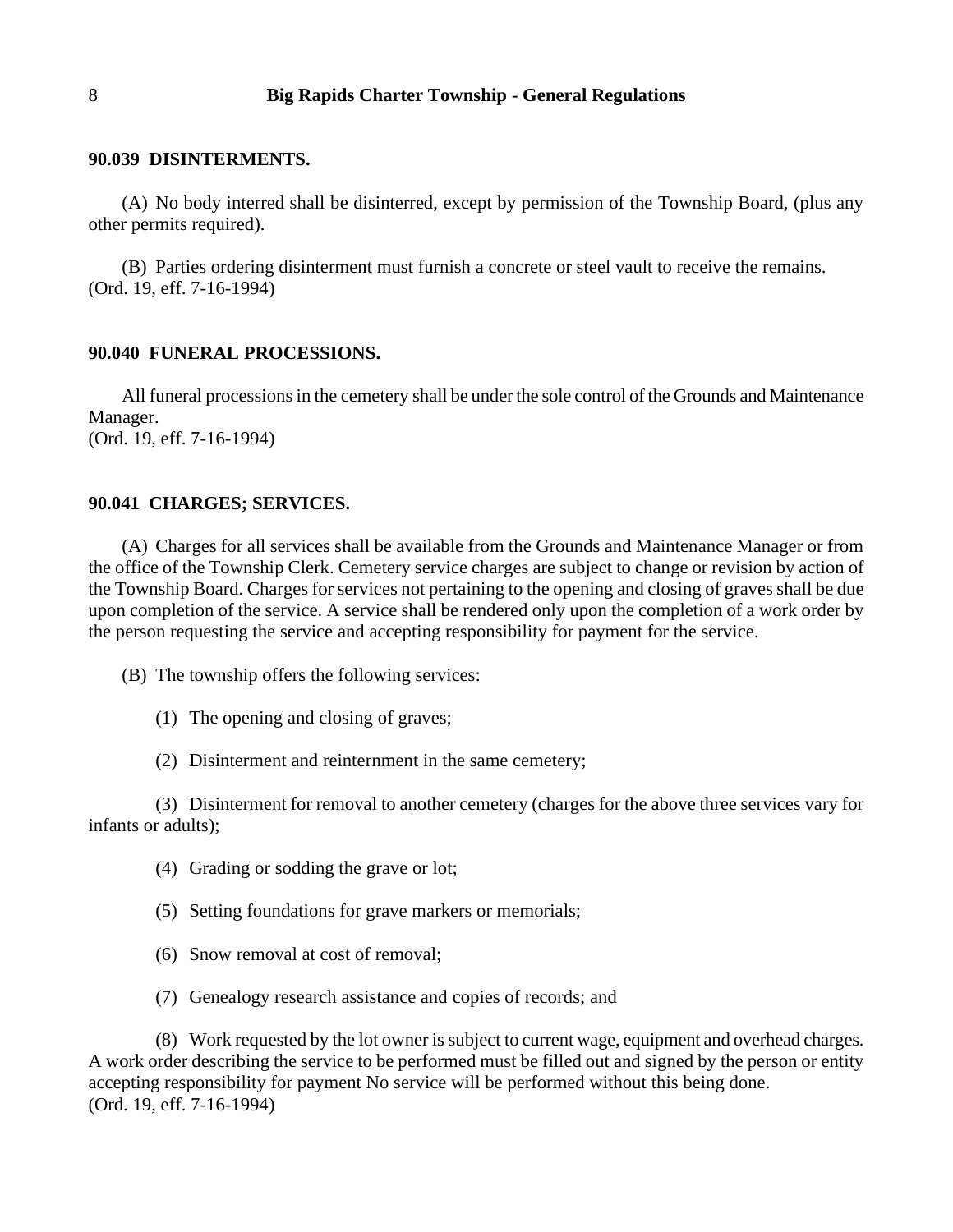#### **90.042 VAULTS.**

All burials shall be made in a steel or cement vault with the exception of Babyland or cremains. (Ord. 19, eff. 7-16-1994)

#### **90.043 CREMATION BURIALS.**

There shall be a maximum of four cremation burials per grave. A maximum of two cremation burials may be allowed on a previous full burial on any given lot. The size of any cremains container must allow for a minimum of eight inches of soil above the top of said container. (Ord. 19, eff. 7-16-1994)

#### **90.044 GRAVESIDE SERVICES.**

Graveside services are allowed from April 1 to October 31 at the discretion of the Grounds and Maintenance Manager. All other graveside services and processions will be at the discretion of the Grounds and Maintenance Manager. (Ord. 19, eff. 7-16-1994)

## **90.045 SUNDAY OR HOLIDAY BURIALS.**

The township does not bury on Sunday or holidays without the expressed approval of the Township Board or the Township Supervisor. (Ord. 19, eff. 7-16-1994)

### *USE OF CEMETERY VAULT*

#### **90.060 SUMMER SEASON.**

The Township Board may prohibit or restrict the use of the cemetery vault during the summer season. All bodies deposited therein must be removed forthwith when so ordered by the Township Board through the Grounds and Maintenance Manager, and if not removed, the bodies will be interred within the grounds set aside for strangers at the expense of those who are liable therefore. The body of a person who died from contagious disease will not be admitted to the receiving vault unless prepared by a licensed embalmer. (Ord. 19, eff. 7-16-1994)

2016 S-1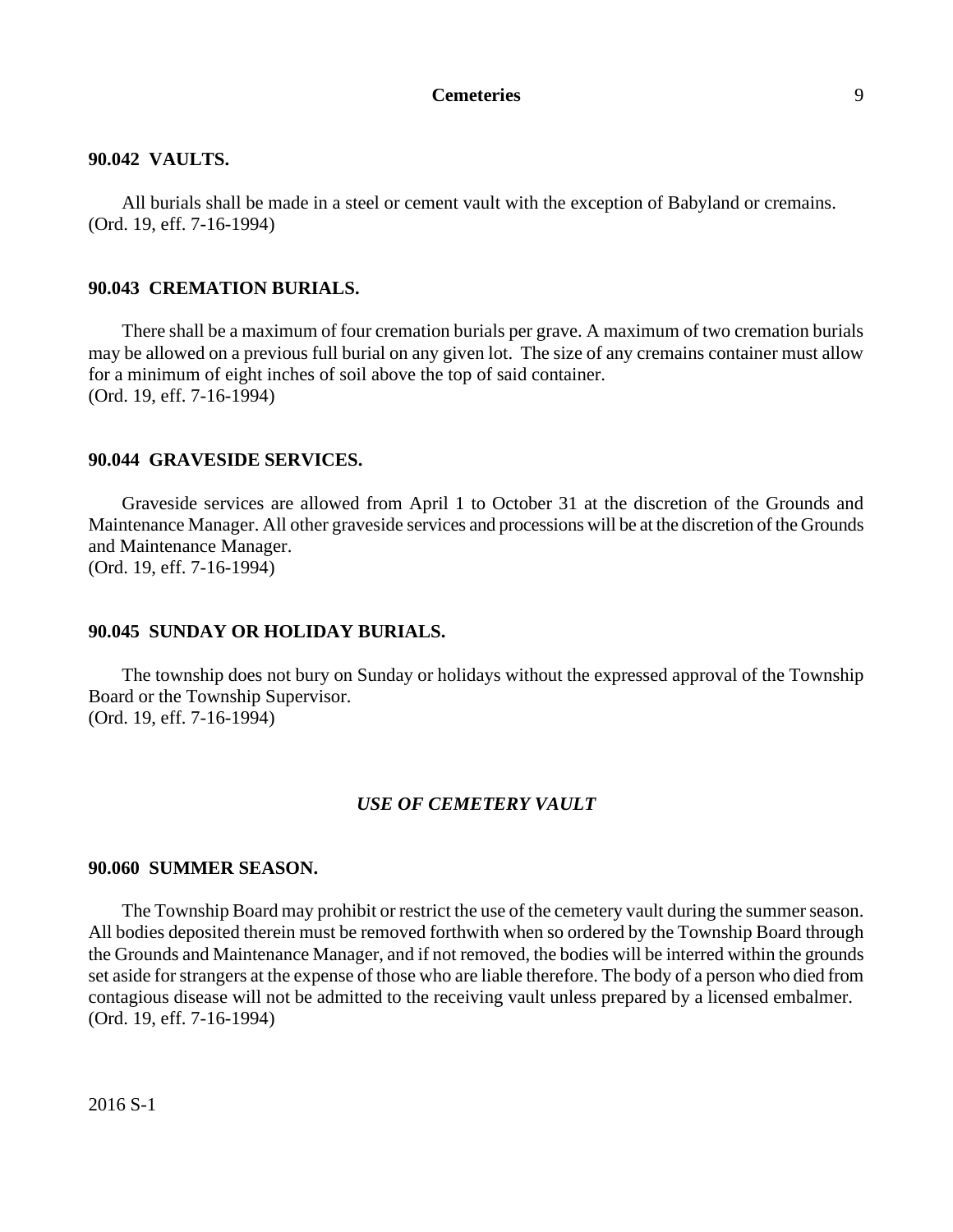#### **90.061 WINTER.**

The Township Board authorizes the Grounds and Maintenance Manager to restrict or prohibit interments during the winter as he or she deems it advisable. Graveside services and processions are restricted from November 1 through April 30. Witnessing during this time will be allowed only with the expressed permission of the Grounds and Maintenance Manager who shall have the authority to control the burial site activity. Winter burials will be conducted at the discretion of the Grounds and Maintenance Manager.

(Ord. 19, eff. 7-16-1994)

#### *FLOWERS, TREES, MONUMENTS AND THE LIKE*

#### **90.075 PROHIBITIONS.**

All persons are strictly prohibited from plucking any flowers, either wild or cultivated, breaking trees, shrubs or plants, or writing upon or defacing any monument, fence or structure within the cemetery. (Ord. 19, eff. 7-16-1994) Penalty, see 10.99

#### **90.076 CONTAINERS.**

The use of jars, bottles, jugs or other items deemed inappropriate by the Grounds and Maintenance Manager for cut flowers is discouraged. All containers for the use of cut flowers must be set flush with the ground.

(Ord. 19, eff. 7-16-1994) Penalty, see ' 10.99

#### **90.077 URNS.**

All flower urns, other than bronze, must be kept painted. Placement of urns to be under the control of the Grounds and Maintenance Manager. (Ord. 19, eff. 7-16-1994) Penalty, see ' 10.99

### **90.078 GROWING OF FLOWERS.**

The growing of flowers is not included in the perpetual care of the cemetery. (Ord. 19, eff. 7-16-1994) Penalty, see ' 10.99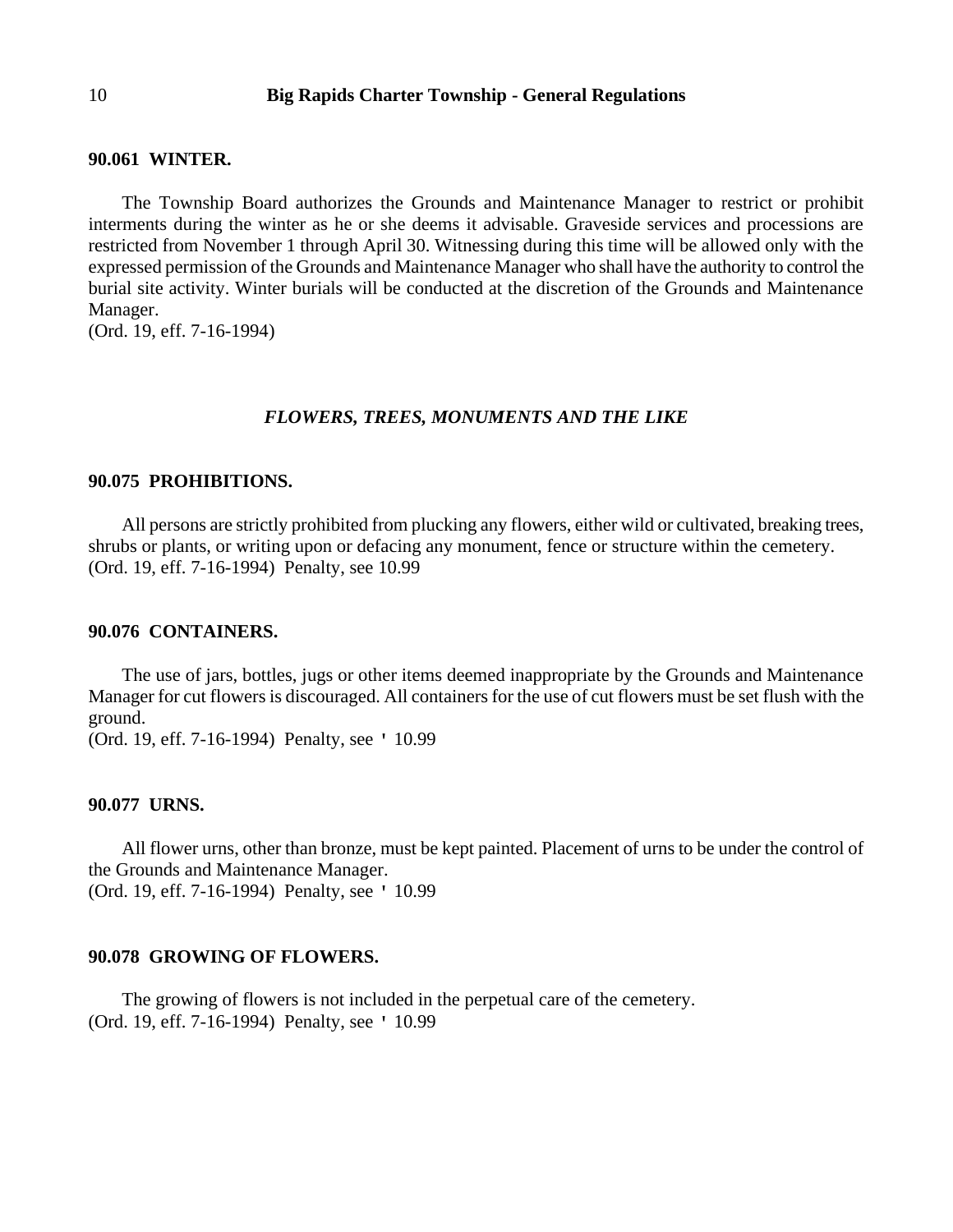### **90.079 PROPERTY LEFT IN CEMETERY.**

Vases, settees, chairs, planting urns, baskets or other property left in the cemetery are left at the risk of the owner thereof and neither the Grounds and Maintenance Manager nor the Township Board shall be responsible or liable for the loss, destruction or damage of said property. (Ord. 19, eff. 7-16-1994) Penalty, see ' 10.99

### **90.080 TREES.**

No tree or trees growing on any lot shall be trimmed or removed without the consent of the Grounds and Maintenance Manager or the Township Board. (Ord. 19, eff. 7-16-1994) Penalty, see 10.99

### **90.081 LANDSCAPING.**

All planting in the cemetery shall be done in accordance with a definite plan of landscaping and under the supervision and direction of the Grounds and Maintenance Manager. (Ord. 19, eff. 7-16-1994) Penalty, see 10.99

## **90.082 PLANTING FLOWERS ON GRAVES.**

All flowers planted on any grave shall be planted directly in front of the headstone, monument or footstone, or at the head of the grave if there is no marker. Flower beds are to be cultivated and kept neat at all times.

(Ord. 19, eff. 7-16-1994) Penalty, see 10.99

## **90.083 REMOVAL OF FLOWERS AND GRAVE DECORATIONS.**

The Grounds and Maintenance Manager or his or her agent shall remove all dead flowers, emblems or grave decorations when, in his or her judgement and discretion said flowers, emblems or grave decorations shall be unsightly. Neither the Grounds and Maintenance Manager, his or her agent, nor the Township Board shall be liable or responsible for the return of said removed objects to the lot owner. (Ord. 19, eff. 7-16-1994) Penalty, see 10.99

#### **90.084 WINTER ORNAMENTATION.**

Winter ornamentation shall be removed by May 10. (Ord. 19, eff. 7-16-1994)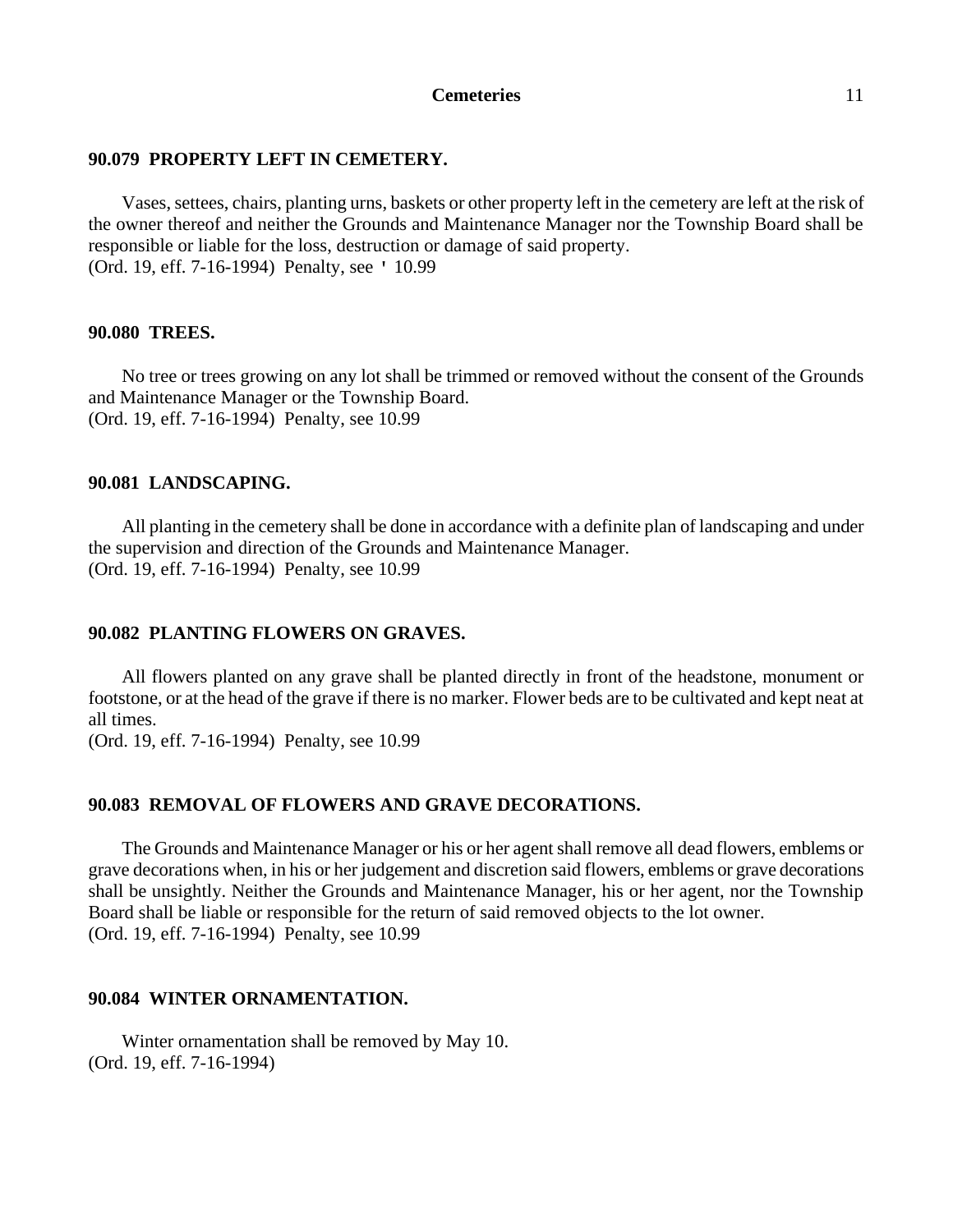#### **90.085 ARTIFICIAL FLOWERS.**

No artificial flowers are permitted (except from November 15 through March 31). No gravel, crushed or pea stone, lava stone, edging materials and the like shall be used in the cemetery. (Ord. 19, eff. 7-16-1994) Penalty, see 10.99

#### *MARKERS, MONUMENTS AND VAULTS*

## **90.100 ONE MONUMENT/MARKER PER BURIAL LOT.**

Only one monument will be permitted on any burial lot and only one marker per grave. Additional markers may be added for cremation burials, but must be flush to the ground. (Ord. 19, eff. 7-16-1994) Penalty, see 10.99

### **90.101 CONCRETE FOUNDATION REQUIRED.**

No monument or marker shall be erected without a concrete foundation which shall be installed by the cemetery employees and under the direction and supervision of the Grounds and Maintenance Manager. (Ord. 19, eff. 7-16-1994) Penalty, see ' 10.99

### **90.102 BABYLAND MARKERS.**

No marker in Babyland shall be larger than 21 inches long and ten inches wide. (Ord. 19, eff. 7-16-1994) Penalty, see ' 10.99

#### **90.103 MATERIALS.**

All materials used in the construction of mausoleums, vaults, monuments, head stones and permanent lot markers, where permitted, must be of recognized durable granite, marble or standard bronze. The use of sandstone, terra cotta, slate, artificial stone, wood or iron in any form is not permitted where exposed to the elements.

(Ord. 19, eff. 7-16-1994) Penalty, see 10.99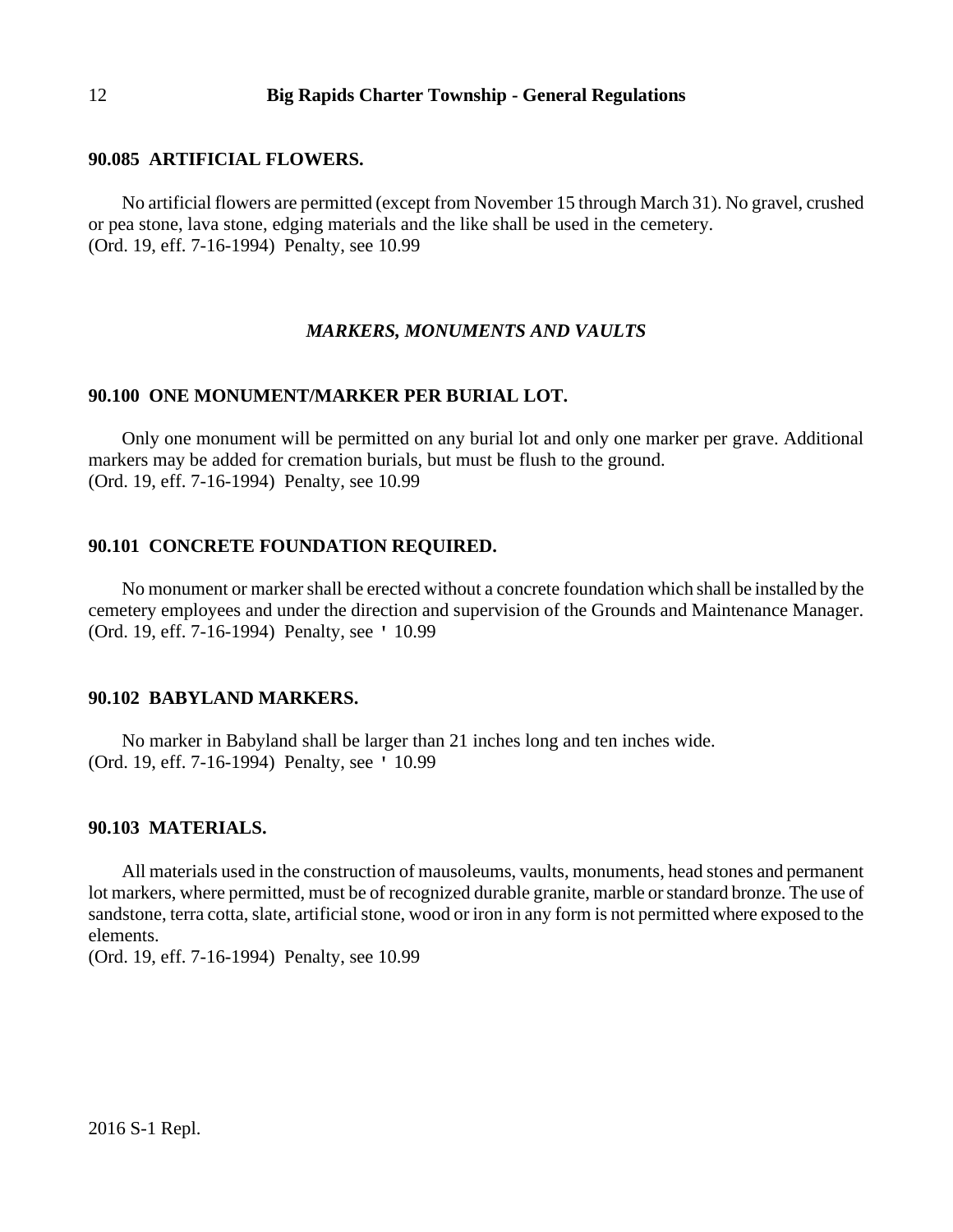#### **90.104 MAUSOLEUMS.**

No mausoleum shall be built in the cemetery until specifications for same shall have been approved by the Township Board. The Township Board reserves the right to reject any or all plans or specifications. (Ord. 19, eff. 7-16-1994) Penalty, see 10.99

### **90.105 LANDMARKS AND CORNERSTONES.**

(A) Before contraction of a private mausoleum is begun, a sum of money specified by the Township Board shall be deposited with the Township Treasurer who shall establish a specific perpetual care fund for the perpetual care of said private mausoleum. The interest income generated by this fund shall be used for the perpetual care of this mausoleum. The duty of perpetual maintenance imposed herein is limited to the interest income generated from the investment established hereunder.

(B) No landmarks or corner stones indicating boundaries, steps leading to lots, fences, curbing or cement or gravel covered graves above ground shall be permitted. (Ord. 19, eff. 7-16-1994) Penalty, see 10.99

### **90.106 DISREPAIR.**

If any marker, monument or mausoleum falls into disrepair, it may be removed by order of the Township Board.

(Ord. 19, eff. 7-16-1994)

### **90.107 INSPECTION.**

The Grounds and Maintenance Manager is charged with the responsibility of inspecting and approving all materials used for monumental work before it can be brought onto the cemetery grounds. (Ord. 19, eff. 7-16-1994)

### *PURCHASE OF CEMETERY LOTS AND RESTRICTIONS AS TO THE USE*

## **90.120 PAID IN FULL.**

Cemetery lots must be paid for in full at time of purchase. (Ord. 19, eff. 7-16-1994)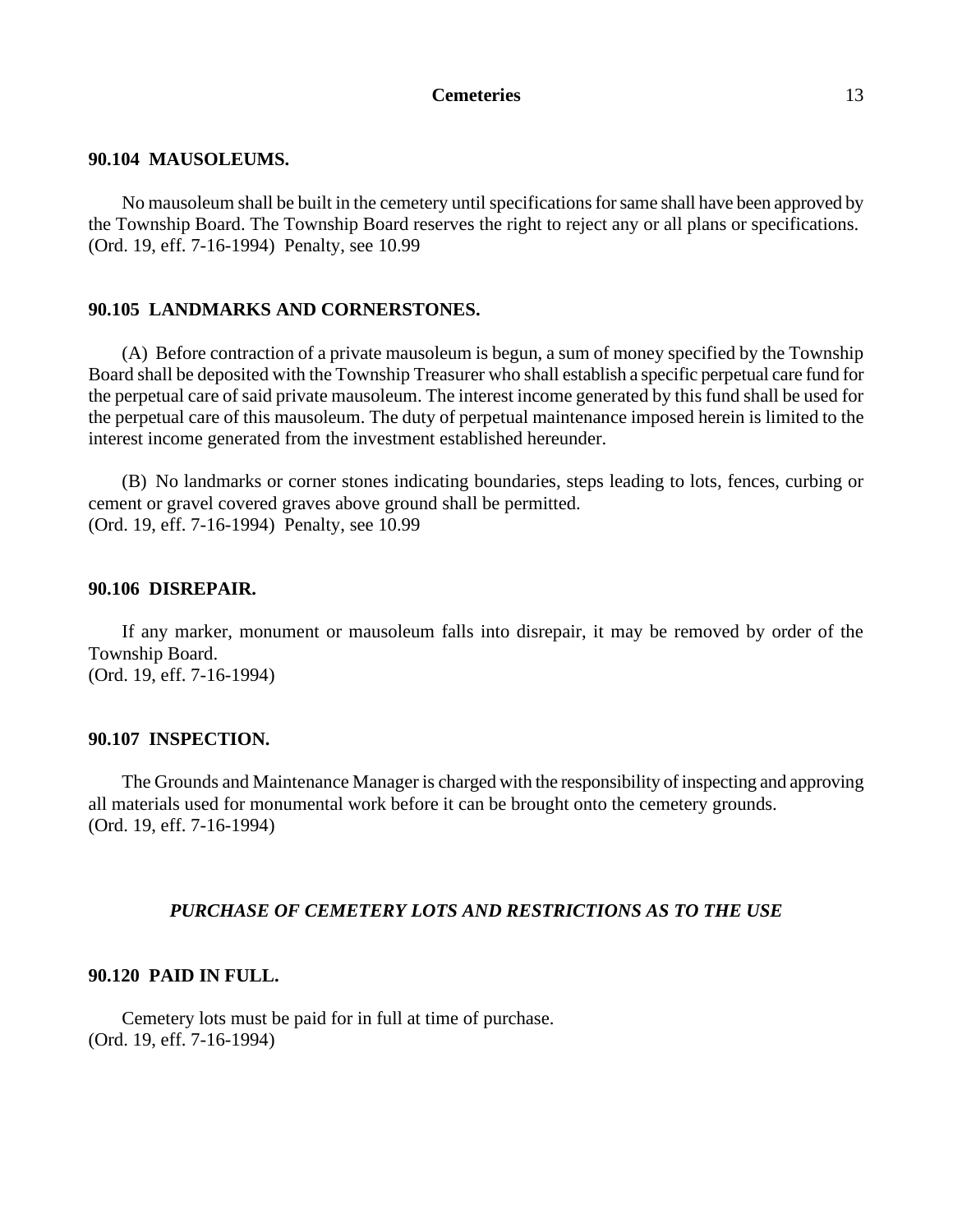#### **90.121 SPECULATION PURCHASES.**

No purchase of burial rights shall be made for speculation purposes. No burial rights shall be transferred from one owner to another for more than the original cost, and the transfer must be recorded at the office of the Township Clerk. (Ord. 19, eff. 7-16-1994)

#### **90.122 PERPETUAL CARE.**

All purchases of burial rights shall include the perpetual care thereof. (Ord. 19, eff. 7-16-1994)

### **90.123 SUBJECT TO RULES AND REGULATIONS.**

Purchasers of burial rights are subject to these rules and regulations and any charges, alterations, amendments or modifications thereof made and adopted by the Township Board. (Ord. 19, eff. 7-16-1994)

#### **90.124 GRADE.**

The Township Board shall establish the grade of all lots, lawns and avenues and shall supervise all improvements within the cemetery, before and after interments, and no lot shall be filled or raised above the established grade.

(Ord. 19, eff. 7-16-1994)

### **90.125 PLANTING OF TREES, SODDING, SURVEYING AND THE LIKE.**

The planting of trees, sodding, surveying and all general improvements to the cemetery shall be controlled, authorized and directed by the Township Board. (Ord. 19, eff. 7-16-1994)

#### **90.126 RAISING OR LOWERING OF CEMETERY LOTS.**

Whenever, in the opinion of the Township Board, one or more cemetery lots need raising or lowering in order to beautify or improve the general appearance of the area where said lot or lots are located, the Township Board shall have full power and authority to do so without the consent of the lot owner. In all such cases the Grounds and Maintenance Manager shall restore the lot to as good a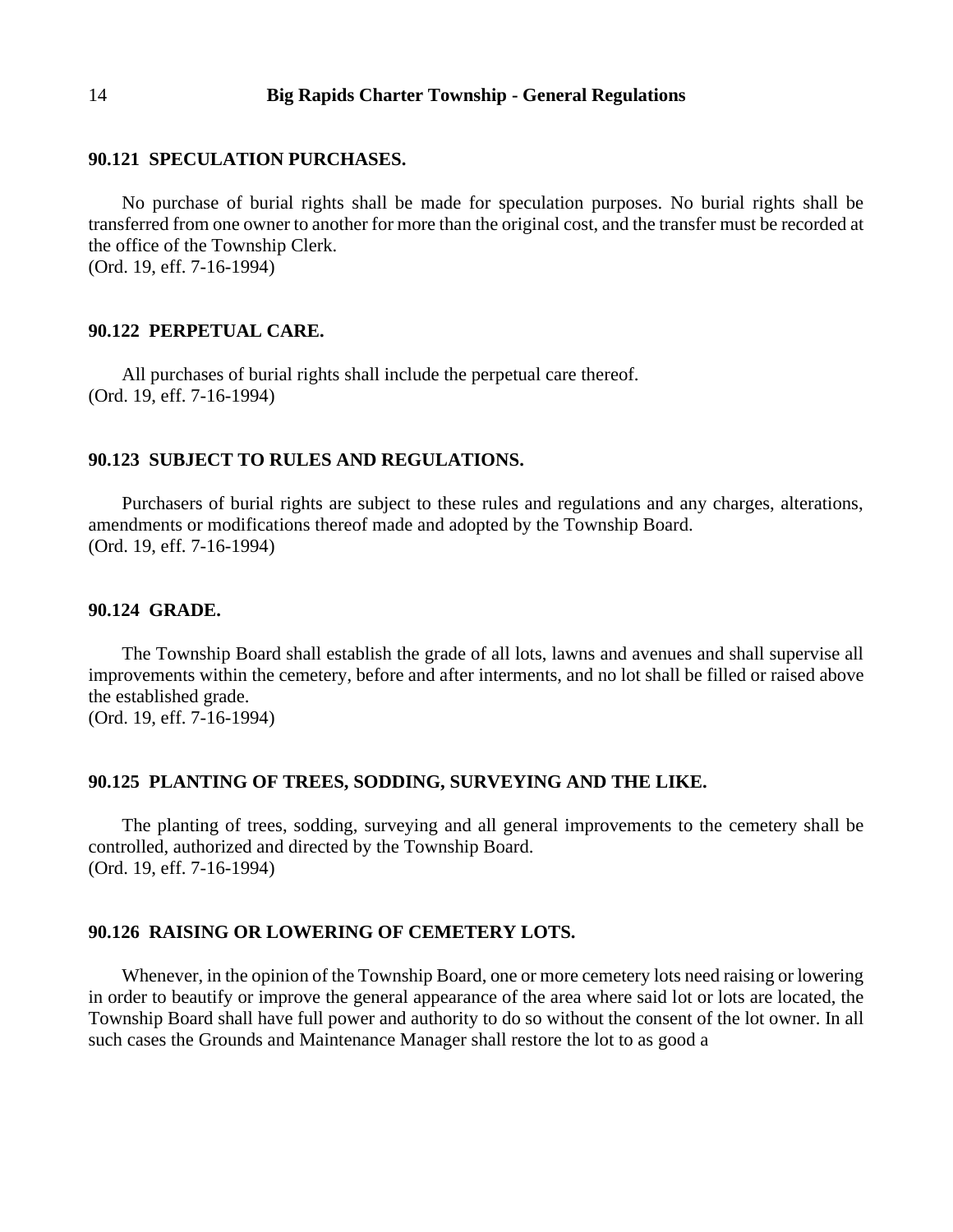condition as before said raising or lowering, or as near thereto as possible and said raising or lowering shall be without expense to the lot owner, unless requested by the owner. (Ord. 19, eff. 7-16-1994)

#### **90.127 MOUNDS.**

No mounds shall be erected on lots or graves which shall interfere with or impede the unrestricted use of a lawn mower. (Ord. 19, eff. 7-16-1994)

#### **90.128 GROUNDS AND MAINTENANCE MANAGER AND EMPLOYEES.**

The digging, opening, refilling and trimming of graves, the removal of bodies from one place to another in said cemetery, the construction of foundations for head stones and tablets, and the constructing of graves shall be done solely by the Grounds and Maintenance Manager and the employees of the township under his or her direction.

(Ord. 19, eff. 7-16-1994)

## **90.129 REMOVAL AND MODIFICATION OF ORNAMENTATION.**

Individual taste in ornamentation of cemetery lots is permitted and will be respected, but the right to remove or modify an improvement on any lot which the Grounds and Maintenance Manager considers injurious to the general appearance or well-being of the cemetery, or the adjacent lot(s), is reserved to the Grounds and Maintenance Manager and he or she shall be the sole judge when said improvement shall be removed or modified, either before or after interment. (Ord. 19, eff. 7-16-1994)

### **90.130 CARING FOR LOTS.**

Persons caring for lots shall do so under the supervision and direction of the Grounds and Maintenance Manager. (Ord. 19, eff. 7-16-1994)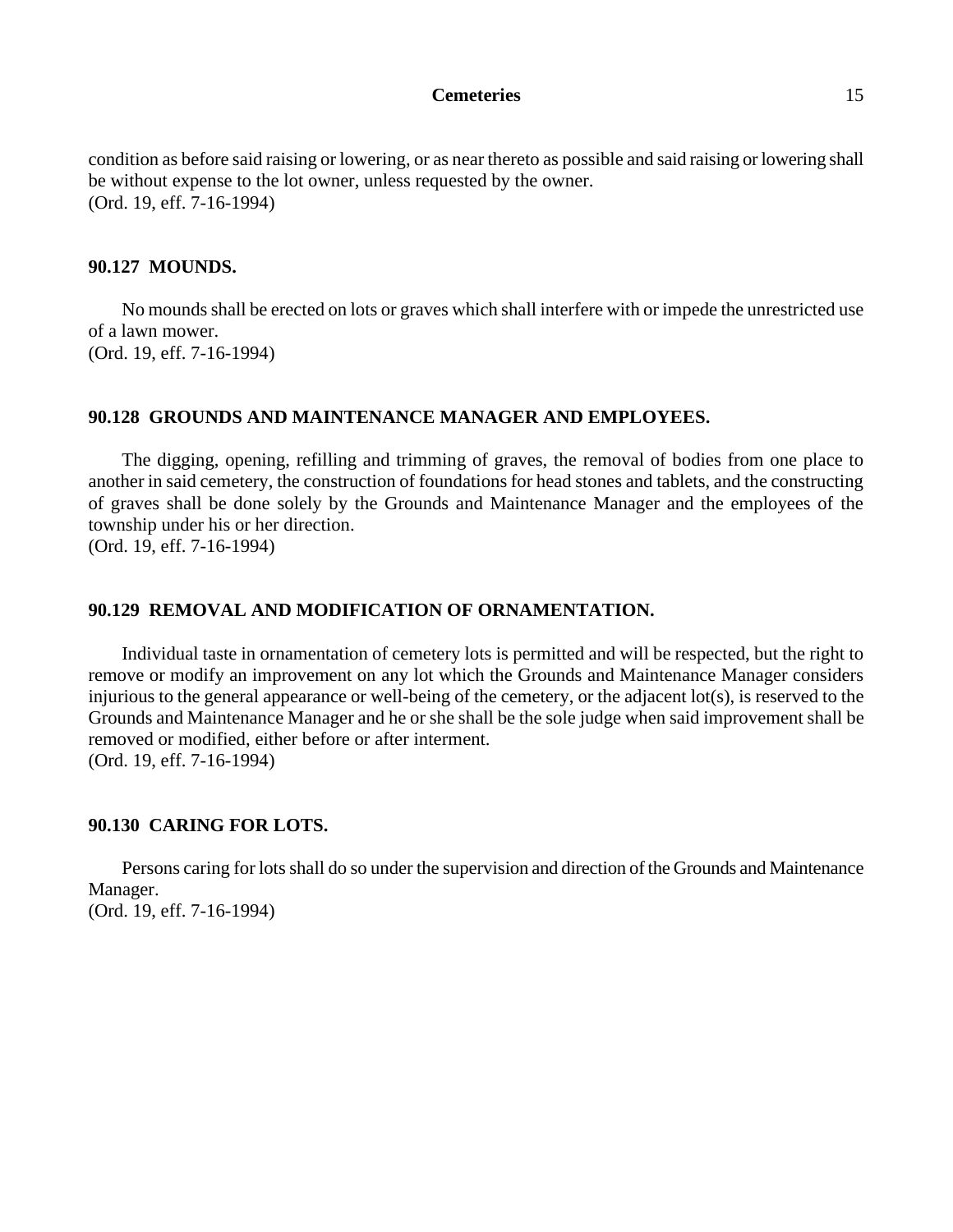### *PERPETUAL CARE FUNDS*

### **90.145 PERPETUAL CARE FUND.**

The Township Board recognizes its obligation to maintain the existing Perpetual Care Fund. It is to be administered by the Township Board and is to be held in trust and invested by the Township Treasurer and the interest therefrom shall be used for the care and maintenance of cemetery lots or parts thereof entitled to perpetual care.

(Ord. 19, eff. 7-16-1994)

### *ENFORCEMENT; CORRECTION OF ERRORS*

#### **90.160 ENFORCEMENT.**

All person(s) disturbing the peace and quiet of the cemetery or creating a disturbance, destruction or damage therein shall be considered as a disorderly person and punished as provided under current township, state and federal ordinances and laws. (Ord. 19, eff. 7-16-1994) Penalty, see ' 10.99

### **90.161 CORRECTION OF ERRORS.**

The Township Board shall have the right to correct any errors which may be made, either in making interments or disinterment's, or in the description, transfer or conveyance of any property, either by canceling such conveyance and substituting and conveying in lieu thereof other interment property of equal value and similar location as near as possible, or by refunding the amount of money paid on account of that purchase. In the event the error shall involve the interment of remains of any person in such property, the Township Board shall have the right to remove and reinter in such other property of equal value and similar location as may be substituted and conveyed by the Township Board. (Ord. 19, eff. 7-16-1994)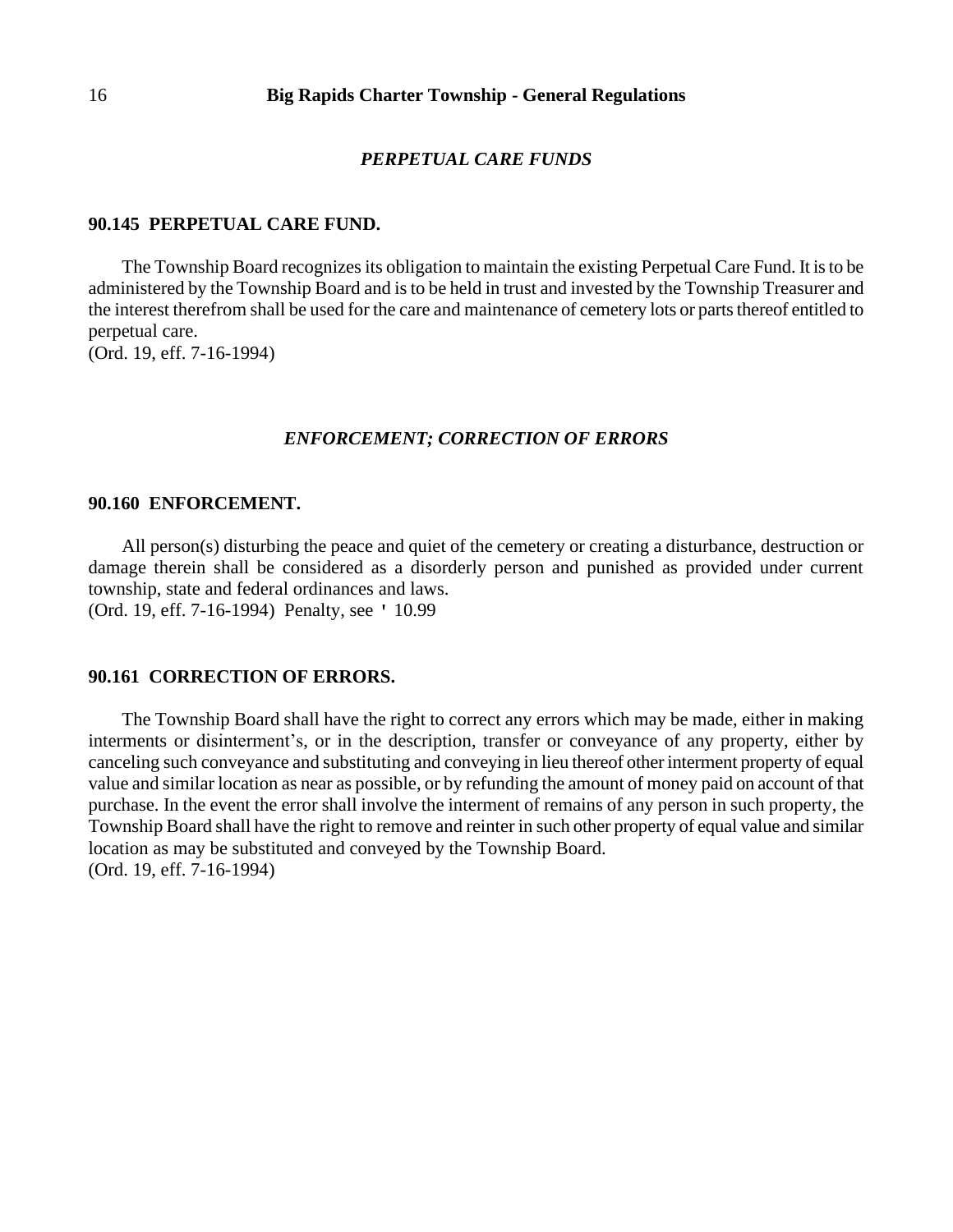## **CHAPTER 91: TOWNSHIP PARK RULES**

### Section

- 91.01 Short title
- 91.02 Public use and hours
- 91.03 Protection of property
- 91.04 Protection of wildlife
- 91.05 Regulations governing sports, games, activities and other uses
- 91.06 Boating
- 91.07 Camping
- 91.08 Traffic and parking
- 91.09 Trespass
- 91.10 Definitions
- 91.99 Penalty

## **91.01 SHORT TITLE.**

This chapter may be known and referred to as the Big Rapids Charter Township Park Chapter. (Ord. 13, passed 6-6-1989)

### **91.02 PUBLIC USE AND HOURS.**

(A) *Fees and charges.*

(1) Fees and charges may be assessed by the Township Board for the use of any facility, land, area or program on township park property.

(2) It shall be unlawful for any person to use any facility, land or area for which a fee or charge has been established by the Township Board without payment of such fee or charge.

(B) *Hours.* No person or vehicle shall remain upon property administered by or under the jurisdiction of the Township Board outside posted hours of operation. (Ord. 13, passed 6-6-1989) Penalty, see ' 91.99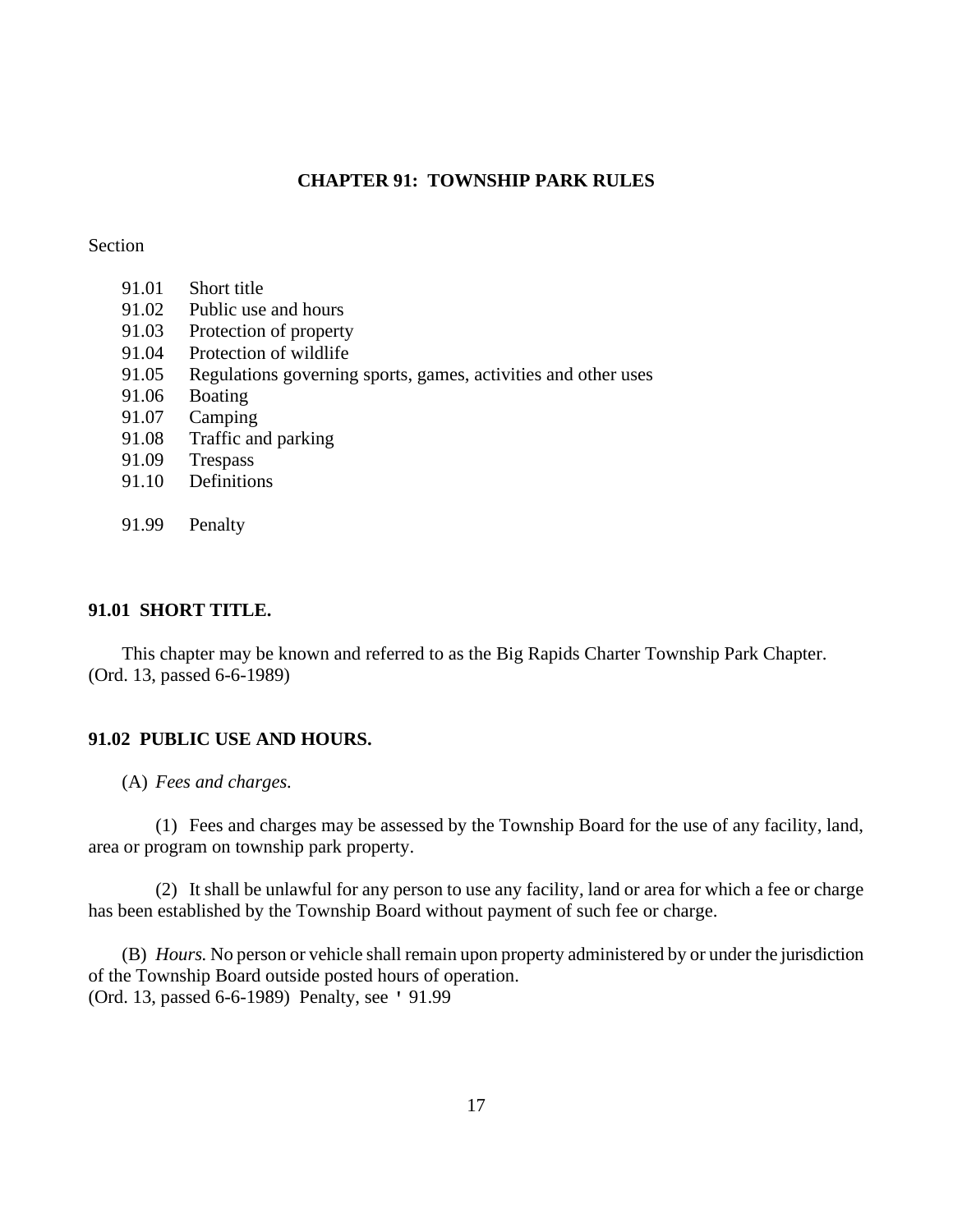### **91.03 PROTECTION OF PROPERTY.**

(A) Destruction of buildings, markers, monuments and other properties shall be prohibited, and no person shall, on township park property:

(1) Willfully destroy, deface, alter, change or remove any monument, stone marker, bench mark, stake, post or blaze, marking or designate any boundary line, survey line or reference point;

(2) Cut, break, mark upon or otherwise injure any building, equipment, bridge, drain, wall, fountain, lamp post, fence, gate, hedge or other structure;

(3) Deface, destroy or remove any placard, notice or sign, whether permanent or temporary, posted or exhibited within or upon park property; and

(4) Appropriate, excavate, injure or destroy any historical or prehistorical ruin or any object of antiquity, without permission of the Township Board or its agent.

(B) Destruction of plant life and natural surroundings shall be prohibited, and no person shall:

(1) Cut, remove or destroy any tree, sampling, seeding, bush or shrub, whether alive or dead, or ship, blaze, box, girdle, trim or otherwise deface or injure any tree or shrub, or break or remove any branch, foliage, flower or any tree or shrub, or pick, gather, uproot, remove or destroy any flower, plant or grass; and

(2) Remove or cause to be removed any sod, earth, humus, peat, boulders, gravel or sand, without written permission of the Township Board or its agent.

(C) The following rules shall apply to fires on Township Park property:

(1) No person shall willfully set or cause to be set on fire any tree, woodland, brushland, grassland or meadow within or upon the property of the Township Board;

(2) No person shall build any fire upon Township Board property except within the fireplaces, receptacles or open spaces approved and designated by the Township Board for such purpose;

(3) No person shall drop, throw or otherwise scatter lighted matches, burning discarded cigarettes, tobacco paper or other flammable materials within or upon any property of the Township Board; and

(4) Fire shall not be left unattended. All fires shall be used in accordance with Chapter 92 of this code of ordinances and be extinguished upon leaving the immediate vicinity. (Ord. 13, passed 6-6-1989) Penalty, see ' 91.99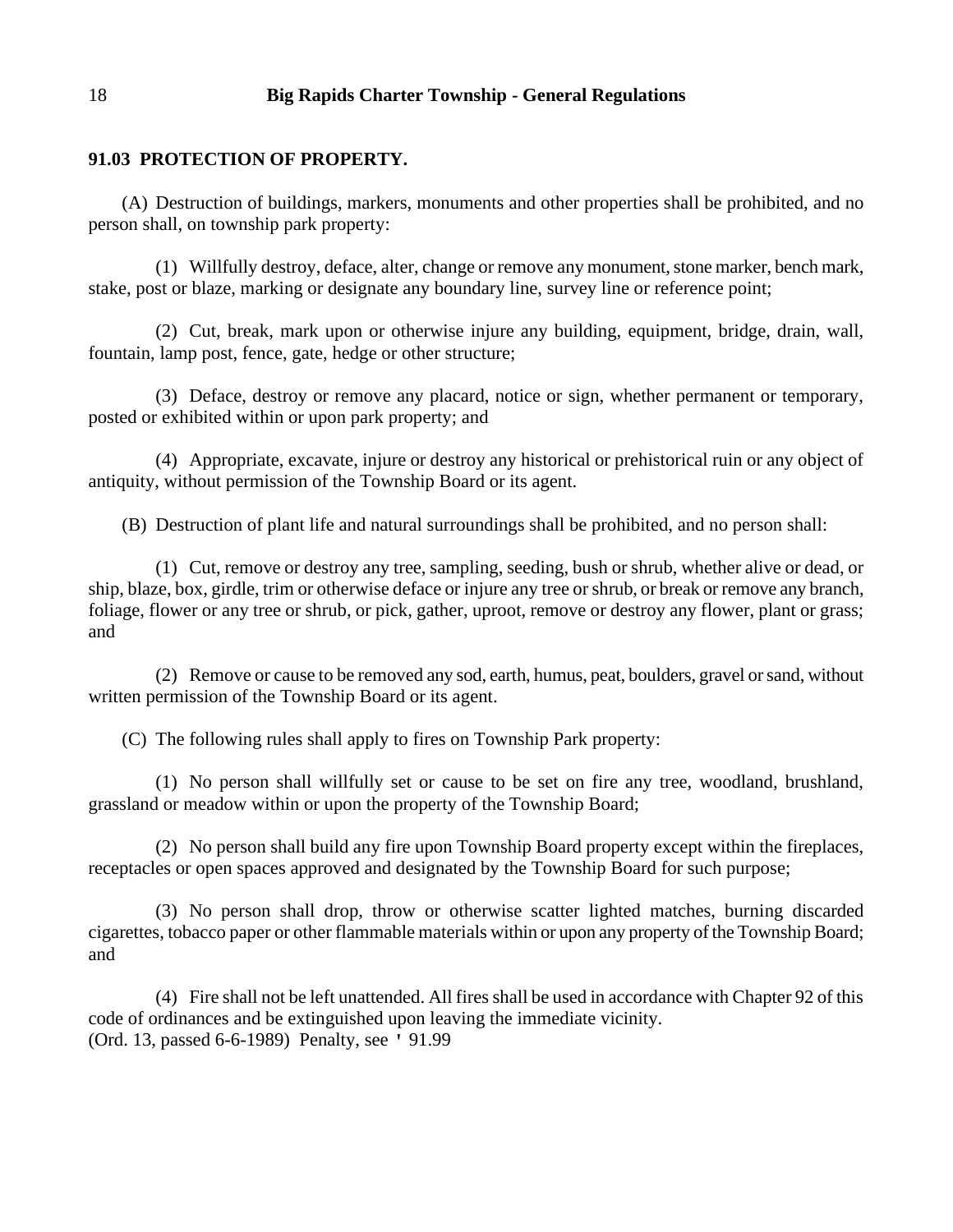### **Township Park Rules** 19

#### **91.04 PROTECTION OF WILDLIFE.**

It shall be unlawful for any person while on Township Park property to:

(A) Cause any animal or fowl to run at large;

(B) Bring, drive or lead any animal onto township park property; excepting that horses and other beasts of burden and draft animals may be ridden by persons in charge thereof or driven before a vehicle attached thereto, on such portions of township park property as may be designated;

(C) Bring, drive, led or carry any dog or other animal or pet which is unleashed, upon a leash more than six feet in length, or upon township park property. All such animals must be under the immediate control of a competent person at all times;

(D) Suffer his or her dog or pet to enter any public building, except a trained and working leader dog;

(E) Torture, ill-treat or neglect any animal or fowl; and

(F) (1) No person shall hunt, trap, catch, wound or kill, or treat cruelly, attempt to trap, catch, wound, or kill any bird or animal, molest or rob any nest of any bird or any lair, den or burrow of any animal in or upon any land or waters administered by or under the jurisdiction of the Township Board.

(2) All game, animals, fowl, birds, fish and other aquatic life, hunted, killed, taken or destroyed, bought, sold, bartered, or had in possession, contrary to any of the provisions hereof, shall be and the same are declared to be contraband and the same shall be turned over to the State Department of Natural Resources for disposal. Provided further that any weapon or object carried or used by any person in violation of these rules, shall be subject to seizure by the Township Board or its agents and disposed of according to law.

(Ord. 13, passed 6-6-1989) Penalty, see ' 91.99

#### **91.05 REGULATIONS GOVERNING SPORTS, GAMES, ACTIVITIES AND OTHER USES.**

(A) No violent or rough exercises or play which endangers other park users shall be engaged in any public park.

(B) There will not be a designated swimming area provided within any township park.

(C) Canoe and tube landings in the park should take place in designated areas provided in the township park for such purpose.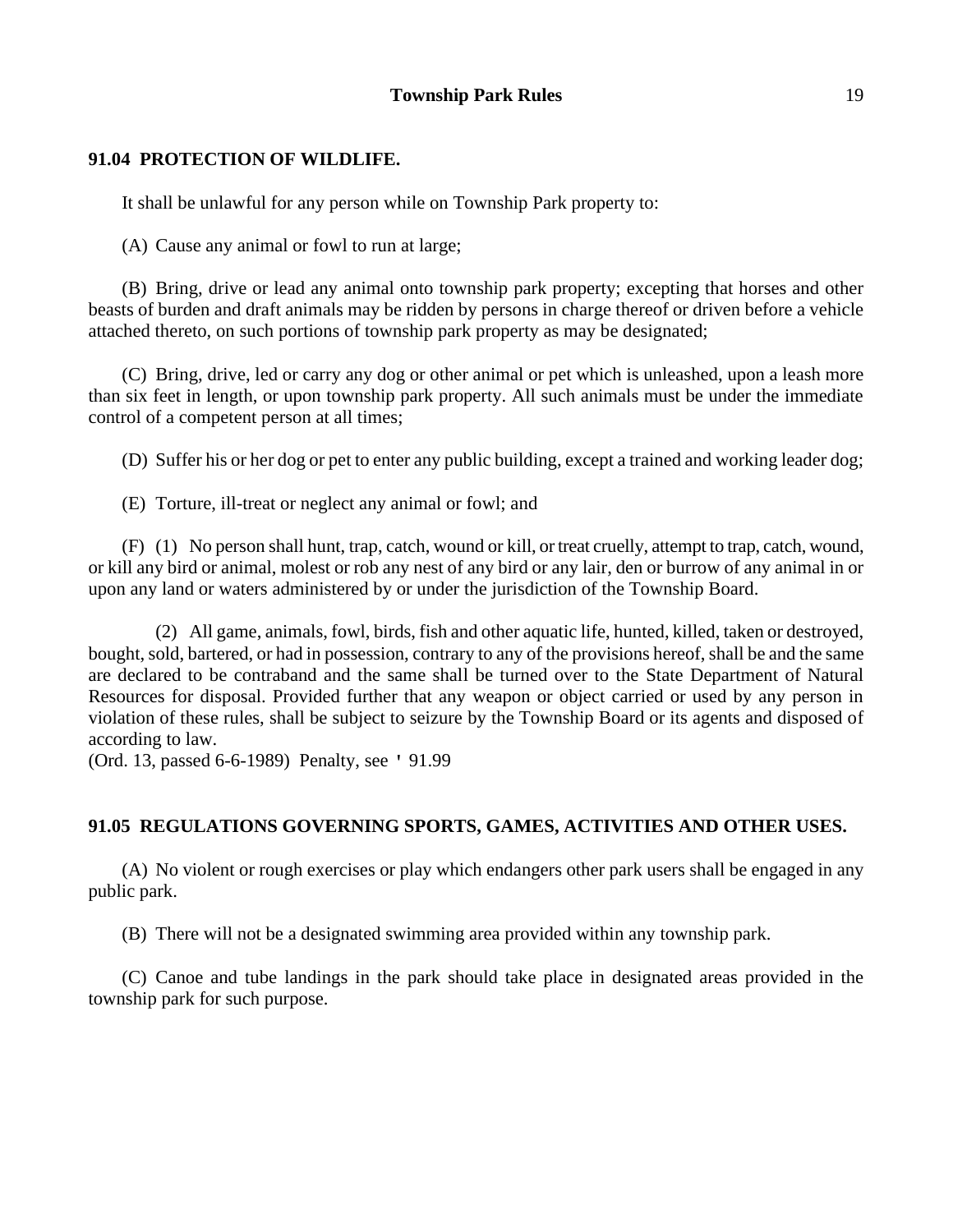(D) No person shall place or deposit any garbage, glass, tin cans, paper or miscellaneous waste in or on any park property except in containers provided for that purpose. Glass containers will be prohibited within 100 feet of any watercourse.

(Ord. 13, passed 6-6-1989) Penalty, see 91.99

#### **91.06 BOATING.**

No person shall bring into, use or navigate any boat, yacht, raft or other watercraft upon any watercourse located within or upon the properties administered by or under the jurisdiction of the Township Board, except at such time and places as may be provided or designated for such purpose. All watercraft shall comply with and be used in compliance with Public Act 451 of 1994, being M.C.L.A. '' 324.80101 et seq., as amended, and such regulations as may be adopted under the authority of the act, a copy of which is attached hereto and made a part of these rules. (Ord. 13, passed 6-6-1989) Penalty, see 91.99

### **91.07 CAMPING.**

It shall be unlawful to camp anywhere within the park area. (Ord. 13, passed 6-6-1989) Penalty, see 91.99

#### **91.08 TRAFFIC AND PARKING.**

(A) *Parking in prohibited areas; standing for loading or unloading in certain places.*

(1) It shall be unlawful for the operator of a vehicle to stop, stand or park said vehicle in any place marked as a passenger or loading zone, other than for the expeditious loading or unloading of passengers, or for the unloading and delivery or pick up and loading of materials.

(2) It shall be unlawful for the operator of a vehicle to stop, stand or park such vehicle upon any roadway or in any parking area in such manner as to form an obstruction to traffic thereon.

(3) It shall be unlawful to park any vehicle in any area which is designated as a prohibited parking area.

(4) It shall be unlawful to drive or park any motor vehicle in or upon township property which is used for recreational purposes, unless otherwise allowed by these rules.

(B) *Motor-driven vehicles.* It shall be unlawful for any person to: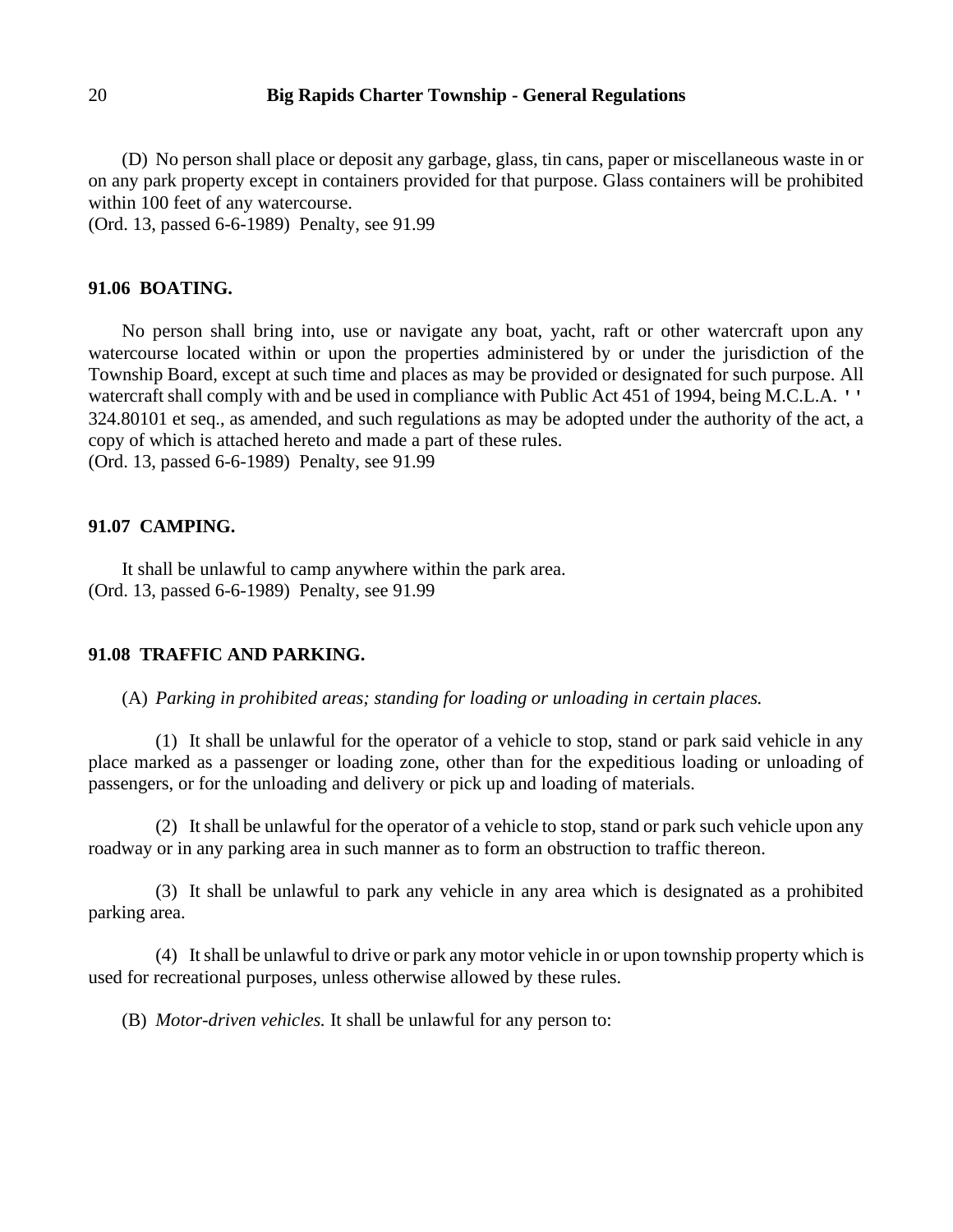(1) Operate a motor-driven vehicle of any kind or nature except on roads or designated parking areas;

(2) Operate a motor-driven vehicle on any park road at a speed exceeding ten mph or at any speed greater than that posted; provided further, however, that notwithstanding any provision herein, any person driving a vehicle on any park road shall drive at a careful and prudent speed not greater than nor less than is responsible and proper, having due regard to the traffic, surface and width of the road and of any other condition then existing, and no person shall drive any vehicle upon a park road at a speed greater than will permit him or her to bring said vehicle to a stop within the assured clear distance ahead;

(3) Operate a motor vehicle upon township property in a speed contest or for the purpose of making a speed record, including that commonly known as a drag race, whether from a standing start or otherwise over a measured or unmeasured distance, the object of which is to better or defeat one or more contestants on the basis of the elapsed time, superior performance or speed;

(4) Operate any vehicle upon township property, including, but not limited to, any area designated for the parking of vehicles, in a careless or negligent manner likely to endanger any person or property;

(5) Drive any vehicle upon township property while impaired or under the influence of intoxicating liquor or narcotic, drug, barbital or any derivative of barbital;

(6) Operate a motor vehicle upon township property without having a valid operators license, motor vehicle registration certificate and proof of the minimum liability coverage or uninsured motor vehicle fee as required by the State Vehicle Code in his or her possession;

(7) Operate any vehicle upon township property contrary to posted traffic signs, symbols, rules or regulations or marked roadways;

(8) Operate any motor vehicle in any manner upon township property which results in excessive noise or disturbs the peace, quiet or tranquility of the area;

(9) Leave or cause to be left, any vehicle upon property administered by or under the jurisdiction of the township except during designated park hours; and

(10) Operate or ride on a motorcycle or motor-driven cycle without wearing a crash helmet approved by the Department of State Police. Rules of the Department of State Police for the implementation of ' 658(d), Public Act 300 of 1949, being M.C.L.A. '' 257.1 through 257.923, as amended, shall apply to this rule.

(Ord. 13, passed 6-6-1989) Penalty, see ' 91.99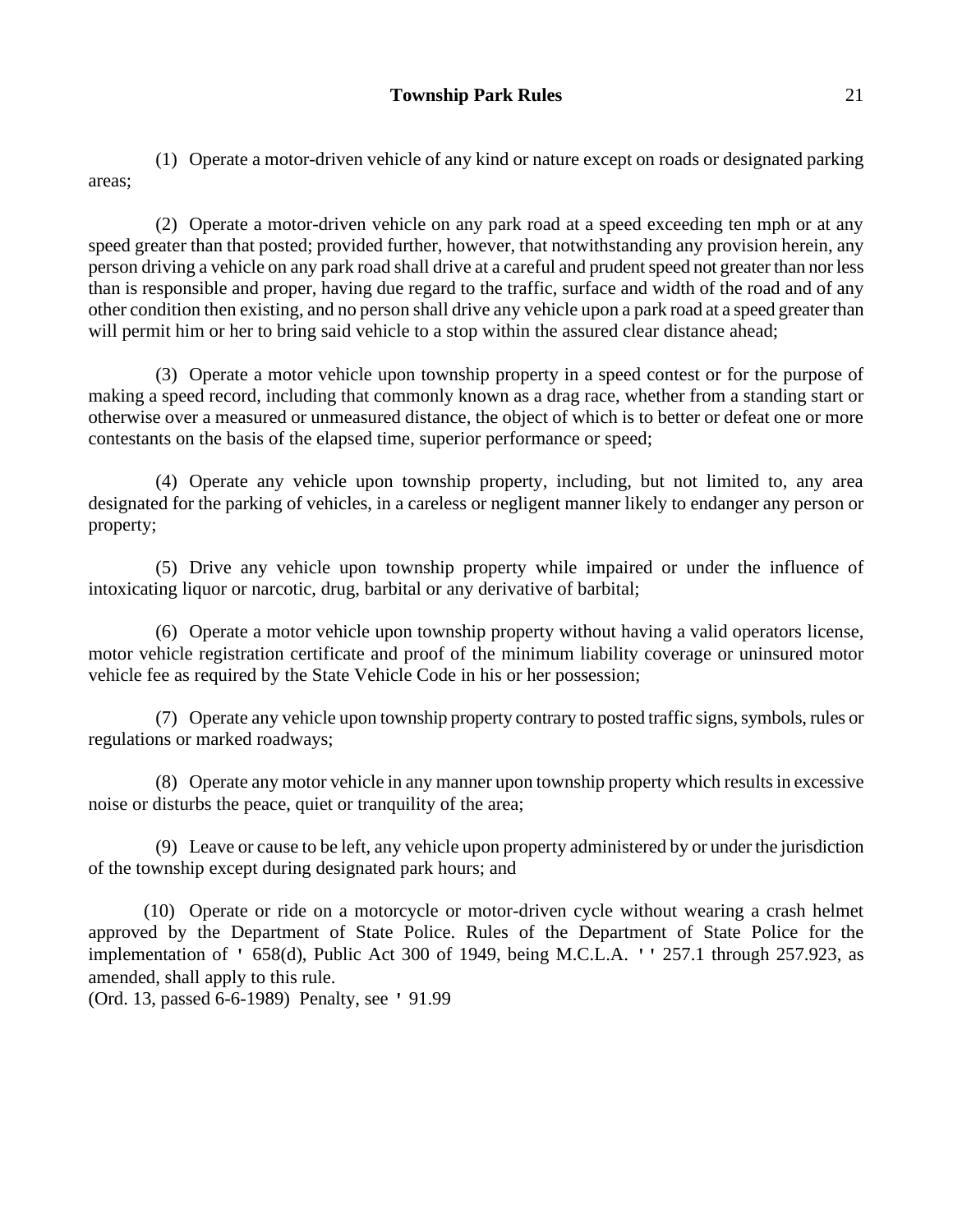### **91.09 TRESPASS.**

(A) *Livestock.* No person shall drive or cause to be driven any horses, cattle, sheep, goats, swine or other livestock upon or across property administered by or under the jurisdiction of the township, without the written permission of the township or its agent.

(B) *Peddling and soliciting.* It shall be unlawful for any person to peddle or solicit business of any nature whatsoever, or to distribute handbills, or other advertising matter, to post unauthorized signs on any lands, water, structures or property administered by or under the jurisdiction on the township, or to use such lands, water, structures or property unless first authorized in writing by the township or its agent.

(C) *Unlawful obstruction.* No person, firm or corporation shall by force, threats, intimidation, unlawful fencing, enclosing or by any other means prevent or obstruct any person from entering, leaving or making full use of any property administered by or under the jurisdiction of the township.

(D) *Hindering employees.* No person shall interfere with, or in any manner hinder any employee or agent of the township while performing his or her official duties.

(E) *Resisting park ranger.* No person shall interfere with any park ranger or police officer in the discharge of his or her duties; or fail or refuse to obey any lawful command of any park ranger or police officer.

### (F) *Alcoholic beverages, drugs.*

(1) The sale of alcohol is prohibited upon the property administered by or under the jurisdiction of the township or its agent.

(2) The consumption of alcohol by minors upon property administered by or under the jurisdiction of the township is prohibited at all times.

(3) No person shall sell, use or have in his or her possession any drug or narcotic; the sale, use or possession of which is prohibited by the state law.

(G) *Personal conduct.*

(1) It shall be unlawful for any person to be under the influence of intoxicants, or to engage in any violent, abusive, loud, boisterous, vulgar, lewd, wanton, obscene or otherwise disorderly conduct, or to disturb or annoy others, while in or on any property administered by or under the jurisdiction of the township.

(2) It shall be unlawful to conduct or to participate in any form of gambling, lottery or game of chance upon park property.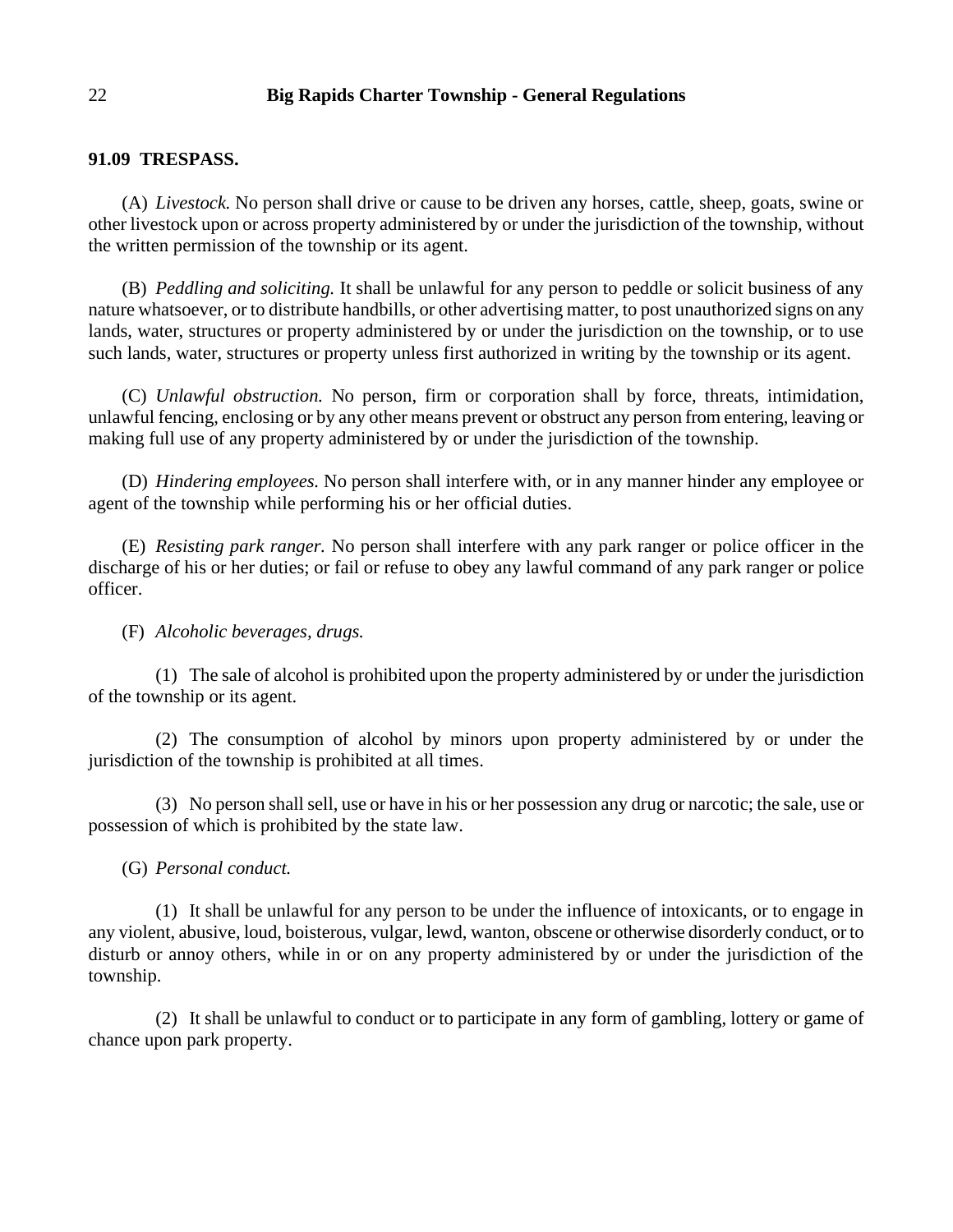(H) *Use of loudspeaker.* It shall be unlawful to use a loudspeaker, public address system or amplifier within or upon township property.

(I) *Fireworks.* No person shall fire, discharge or have in his or her possession any rocket, firecracker, torpedo, squib or other fireworks or any substance of an explosive nature within or upon the property of the township.

(J) *Weapons.* No person shall, at any time bring into or upon the townships parks properties, nor have in his or her possession, nor discharge, or set off anywhere upon said properties, a revolver, pistol, shotgun, rifle, air gun or any gun, rifle, firearm or low or other weapon that discharges projectiles either by air, explosive substance or any other force, provided, however, that this section shall not apply to any Deputy Sheriff, police officer, peace officer or other duly appointed law enforcement officer while carrying out the duties and responsibilities of his or her position.

(K) *Littering and pollution of waters.* It shall be unlawful to throw, cast, lay, drop or discharge into or leave in waters administered by or under the jurisdiction of the township any substance, matter or thing, liquid or solid which may or shall result in the pollution of said waters.

# (L) *Balloons, airplanes and parachutes.*

(1) No person shall make any ascent in any balloon or airplane or any descent in or from any balloon or airplane or parachute on any lands or waters administered by or under the jurisdiction of the township.

(2) Flying of model air craft in or on park premises is prohibited.

(M) *Emergency powers.* Nothing in these rules shall:

(1) Prohibit or hinder duly authorized agents of the township or any peace officers from performing their official duties; or

(2) Prohibit the Township Board from establishing emergency rules required to protect the health, welfare and safety of park visitors and to protect park property; including, but not limited to, the right of the Township Board to order all persons off township property, and to close all or any portion of said park. (Ord. 13, passed 6-6-1989) Penalty, see ' 91.99

# **91.10 DEFINITIONS.**

For the purpose of this chapter, the following definitions shall apply unless the context clearly indicates or requires a different meaning.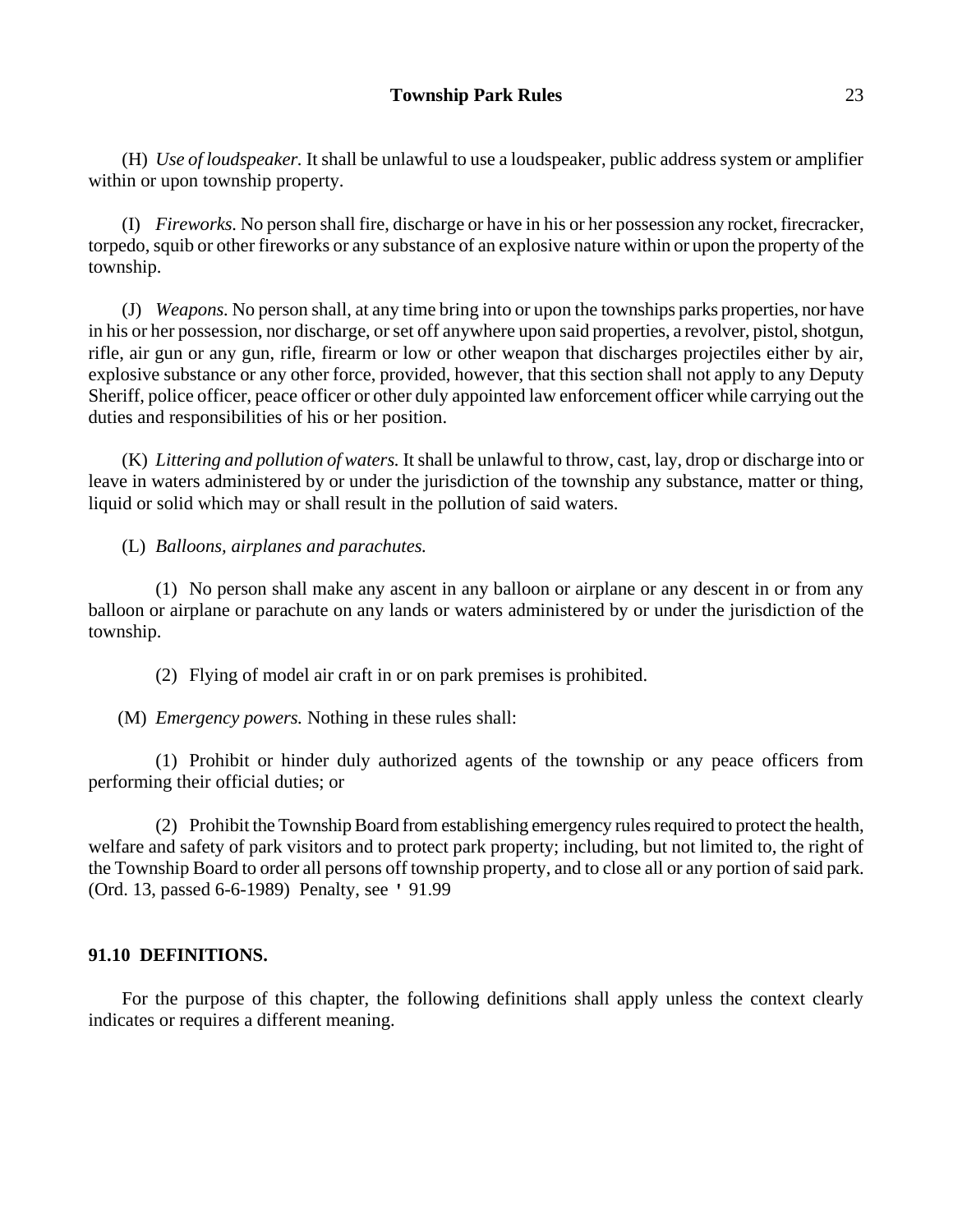*CAMPING.* The overnight lodging or sleeping of person or persons on the ground or in any manner, or in any sleeping bag, tent, trailer-tent, trailer coach, vehicle camper, motor vehicle, boat or in any other conveyance erected, parked or placed on the premises or waters within any park or recreation area administered by the township.

*PERSON* or *PERSONS*. Individuals, male or female, singular or plural; firms, corporations or any group or gathering of individuals.

*RULES.* The rules adopted by the Township Board, applicable to all property administered by or under the jurisdiction of the said Township Board and all amendments thereto.

*TOWNSHIP BOARD.* The Board of Big Rapids Charter Township.

*TOWNSHIP PARK PROPERTY.* All lands, waters and property administered by or under the jurisdiction of Big Rapids Charter Township. (Ord. 13, passed 6-6-1989)

### **91.99 PENALTY.**

(A) Any person violating any provisions of this chapter shall be deemed guilty of a misdemeanor and upon conviction thereof be fined an amount as set by the Township Board from time to time and costs of prosecution, or imprisoned in the county jail for a period not exceeding 90 days or both, for each offense.

(B) Pursuant to applicable state law, any person convicted of an act of vandalism in a park or recreation area owned and operated by the township shall reimburse the township for up to three times the amount of the damage as determined by the court. In every case of a conviction for an offense of vandalism, the court before whom such conviction is obtained, shall enter judgement in favor of the township and against the defendant for liquidated damages in a sum up to three times the amount of the damage as determined by the court. The Township Attorney shall take such steps as shall be necessary to collect the award by execution or otherwise. If two or more defendants are convicted of the vandalism, the judgment for damages shall be entered against them jointly. If the defendant is a minor, the judgment shall be entered against his or her parents. Upon collection the sums shall be credited to the General Fund of the township and shall be used for repairs and improvements to the parks and recreation areas. (Ord. 13, passed 6-6-1989)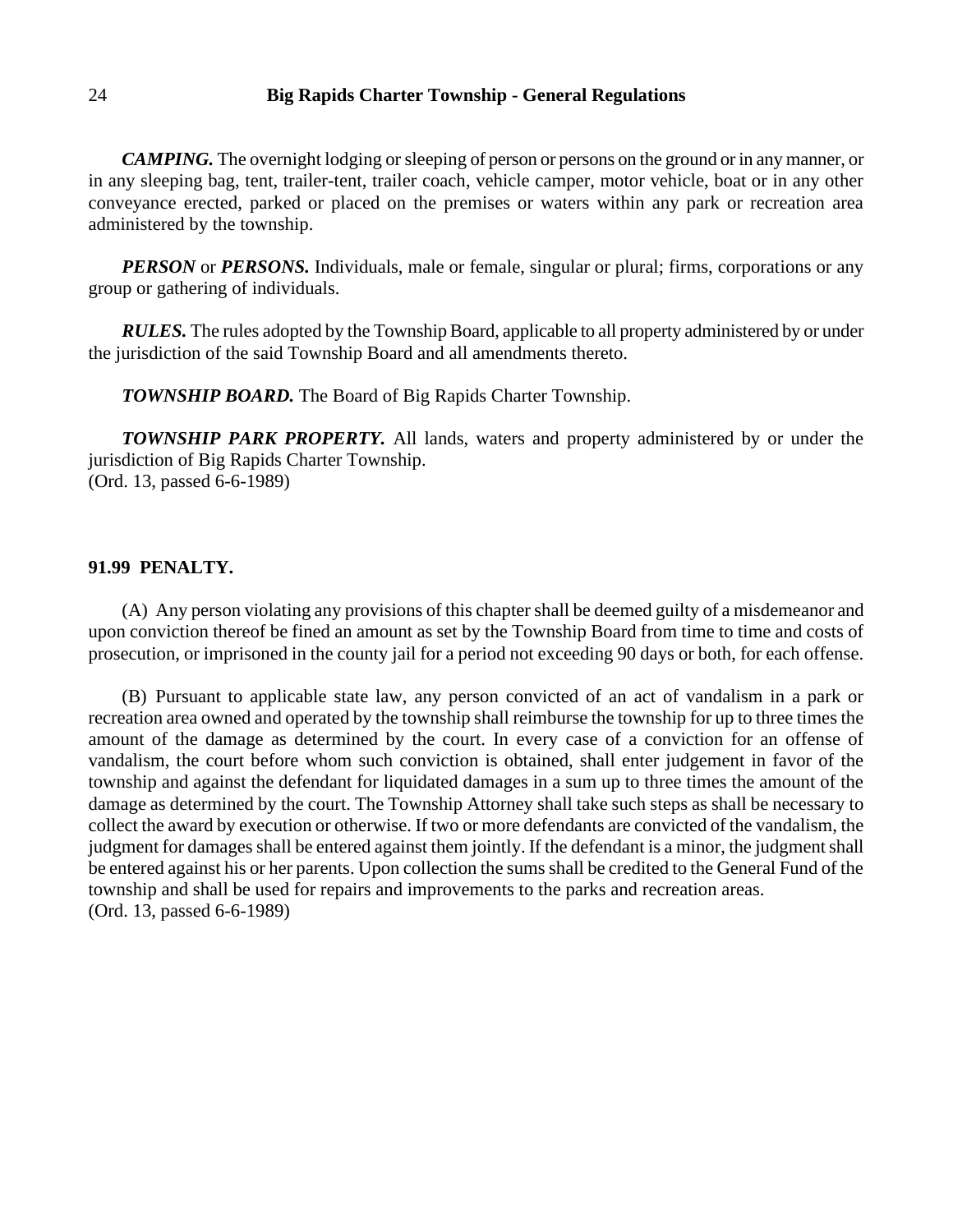### **CHAPTER 92: OPEN BURNING**

#### Section

|       | 92.01 Intent      |
|-------|-------------------|
| 92.02 | Permission needed |
| 92.03 | <b>Bonfires</b>   |
| 92.04 | Definitions       |
|       |                   |
|       | 92.99 Penalty     |

#### **92.01 INTENT.**

This chapter is adopted in the interest of public safety, health and morals, and is designed to promote the general peace, health, safety and welfare of the township. (Ord. 12, passed 6-16-1987)

### **92.02 PERMISSION NEEDED.**

No person, partnership, firm, association or corporation shall within the limits of the township, start or have an open fire except for domestic purposes, without checking the DNR site for availability of burning at current time.

(Ord. 12, passed 6-16-1987) Penalty, see ' 92.99

## **92.03 BONFIRES.**

(A) Fuel for bonfires shall consist of seasoned dry wood only and shall be ignited with a small quantity of paper only. Bonfires shall not contain rubbish, garbage, trash or materials made of or coated with rubber, plastic, leather or petroleum base materials and shall not contain any flammable or combustible liquids. The allowable quantity of wood to be burned may be determined by the fire officials and shall be based upon the fire safety requirements of the situation and the desirable duration of the burn.

(B) Bonfires shall be constantly attended by a competent person until such fire is extinguished. This person shall have fire extinguishing equipment readily available for use. (Ord. 12, passed 6-16-1987) Penalty, see ' 92.99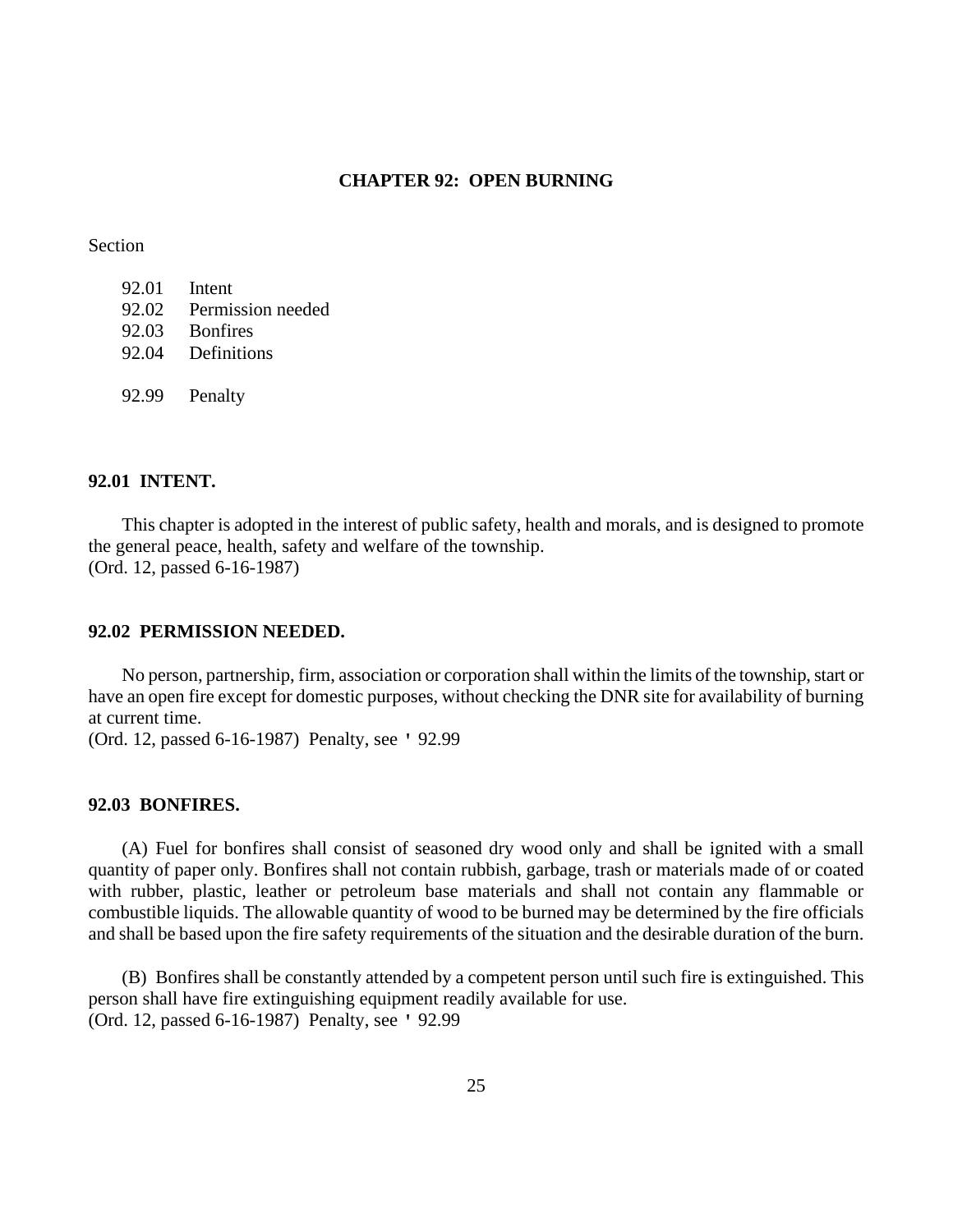#### **92.04 DEFINITIONS.**

For the purpose of this chapter, the following definitions shall apply unless the context clearly indicates or requires a different meaning.

*DOMESTIC, CAMP OR COOKING FIRES.* Any fires around the home, where the material to be burned has been properly piled or placed in a debris burner. (Ord. 12, passed 6-16-1987)

### **92.99 PENALTY.**

(A) Any person, partnership, firm, association or corporation, or clerk or agent thereof, who shall set or start an open fire without permission as required by this chapter, shall be deemed guilty of a misdemeanor and shall upon conviction thereof be subject to an appearance citation issued by the Township Fire Department, and/or the County Sheriff Department, and/or the Department of Natural Resources (DNR).

(B) Any person, partnership, firm, association or corporation who violates or fails to comply with any provision of this chapter or who sets an open fire which necessitates calling the Township Fire Department, or any other fire department, shall pay to the township by reason of calling the Township Fire Department or any other fire department. (Ord. 12, passed 6-16-1987)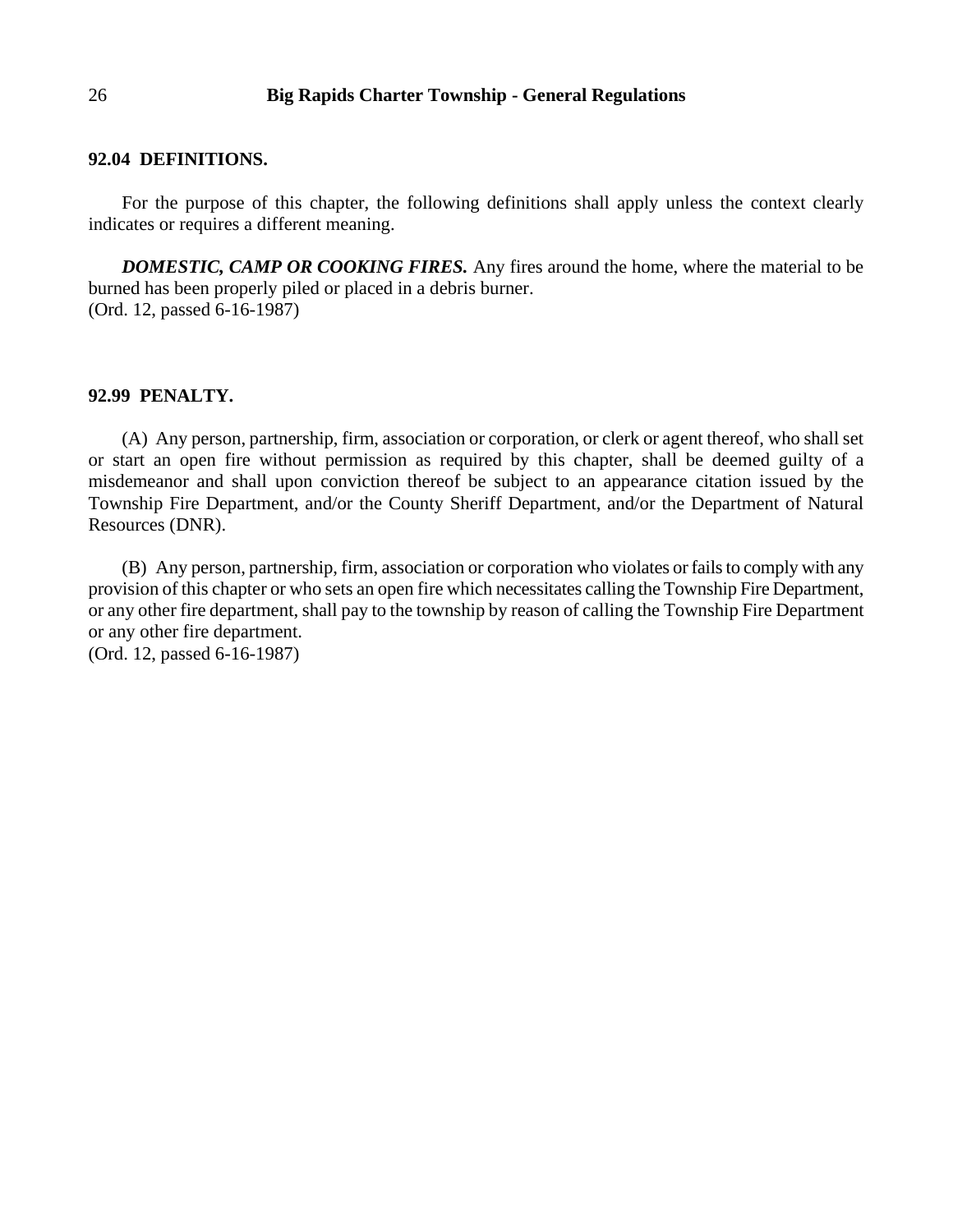## **CHAPTER 93: NOISE CONTROL**

Section

| 93.01 | Title and purpose               |
|-------|---------------------------------|
|       | 93.02 Unlawful noise prohibited |

93.99 Penalty

### **93.01 TITLE AND PURPOSE.**

(A) This chapter shall be known and cited at the Big Rapids Charter Township Noise Control Chapter.

(B) The Township Board finds the need to establish noise control regulations within the township, to secure the public health, safety and general welfare of the residents and property owners therein. (Ord. 8, passed 10-4-1983)

### **93.02 UNLAWFUL NOISE PROHIBITED.**

(A) It shall be unlawful for any person to create, assist in creating, permit, continue or permit the continuance of any excessive, unnecessary or unusually loud noise, or any noise which either annoys, disturbs, injures or endangers the comfort, repose, health, peace or safety of others within the township.

(B) The following acts, among others, are declared to be loud, disturbing, injurious and unnecessary and unlawful noises in violation of this section, but this enumeration shall not be deemed to be exclusive, namely:

(1) *Horns and signal devices.* The sounding of any horn or signal device on any vehicle, while not in motion, except as a danger signal or to give warning of intent to get into motion, or, it in motion, only as a danger signal after or as brakes are being applied; the creation by means of such signal devices of any unreasonably loud or harsh sounds, and the sounding of any signal device for any unreasonable or unnecessary period of time;

(2) *Radio, phonograph, musical instruments.* The playing of any radio, phonograph, television set, amplified or unamplified musical instruments, loudspeaker, tape recorder or other electronic sound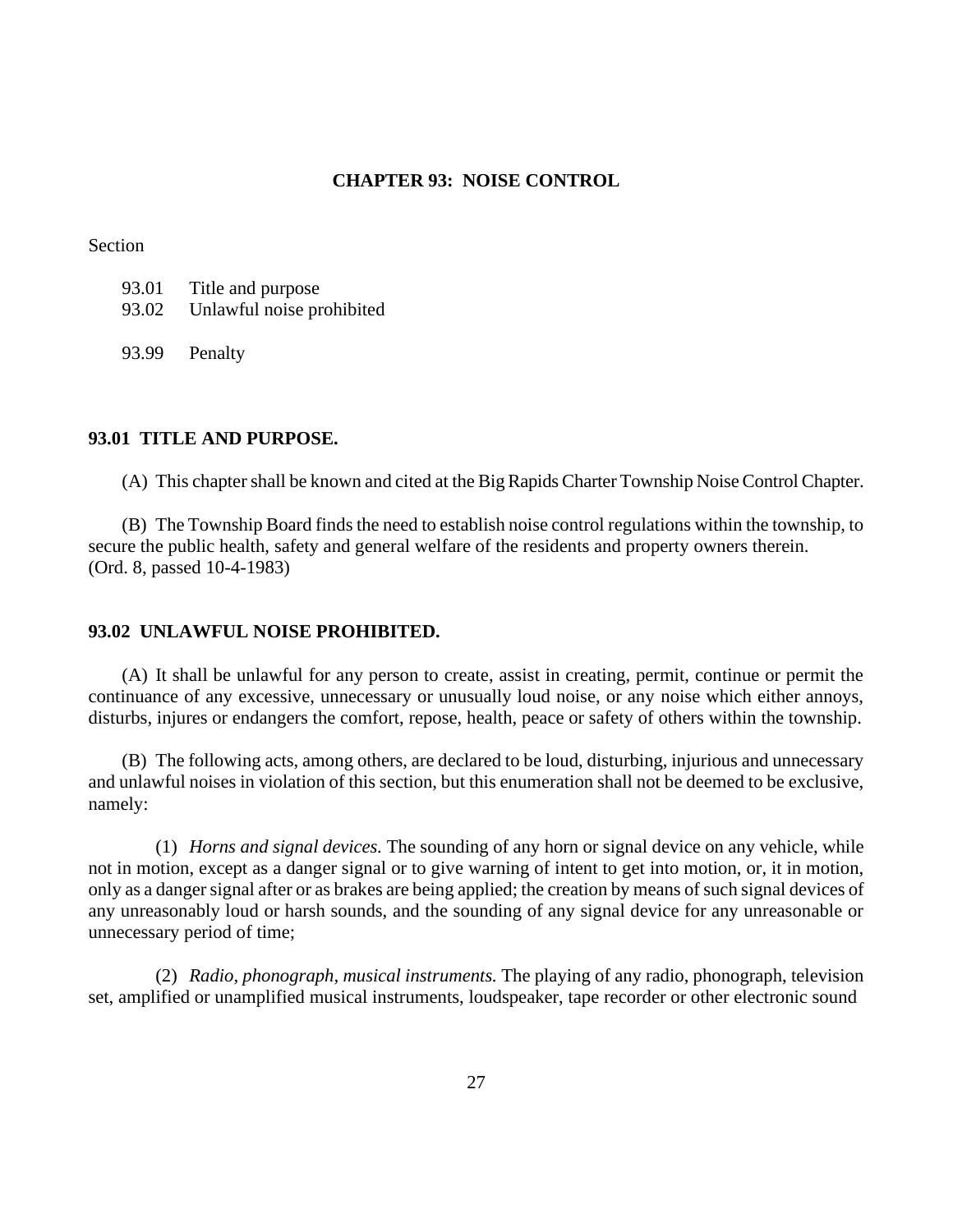producing devices, in such a manner or with volume at any time or place so as to annoy or disturb the quiet, comfort or repose of persons in any office or in any dwelling, hotel, hospital or other type of residence, or of any persons in the vicinity. The operation of any such set, instrument, phonograph, machine or device in such a manner as to be plainly audible on a property or in a dwelling unit other than that in which it is located, shall be prima facie evidence of a violation of this section;

(3) *Shouting and whistling.* Yelling, shouting, hooting, whistling, singing or the making of any other loud noises on the public streets, between the hours of 11:00 p.m. and 7:00 a.m., or the making of any such noise at any time or place so as to annoy or disturb the quiet, comfort, or repose of any persons in the vicinity;

(4) *Animal or bird noises.* The keeping of any animal, bird or fowl, which emanates frequent or extended noise which shall unreasonable disturb the quiet, comfort or repose of any person in the vicinity, such as allowing or permitting any dog to bark repeatedly in an area where such barking can be clearly heard from nearby residential property;

(5) *Whistle or siren.* The blowing of any whistle or sirens, except to give notice of the time to begin or stop work or as a warning of danger, or as a warning of fire or emergency vehicles;

(6) *Engine exhaust.* The discharge into the open air of the exhaust of any steam engine, or stationary internal combustion engine, except through a muffler or other device which effectively prevents loud or explosive noises therefrom;

(7) *Construction noises.* The erection (including excavation therefor), demolition, alteration or repair of any building, and the excavation of streets and highways on Sundays, and other days, except between the hours of 7:00 a.m. and 8:00 p.m., unless a permit therefor be first obtained from the Township Supervisor; and

(8) *Vibration.* Operating or permitting the operation of any device that creates vibration which is above the vibration perception threshold of an individual at or beyond the property line of the source. For the purposes of this section, *VIBRATION PERCEPTION THRESHOLD* means the minimum ground or structure borne vibrational motion necessary to cause a normal person to be aware of the vibration by such direct means as, but not limited to, sensation by touch or visual observation. (Ord. 8, passed 10-4-1983) Penalty, see ' 93.99

#### **93.99 PENALTY.**

(A) Any person, firm or corporation found violating the provisions of this chapter, shall, upon conviction, be punished by a fine as set by the Township Board from time to time or by imprisonment not to exceed 90 days, or by both such fine and imprisonment, at the discretion of the court.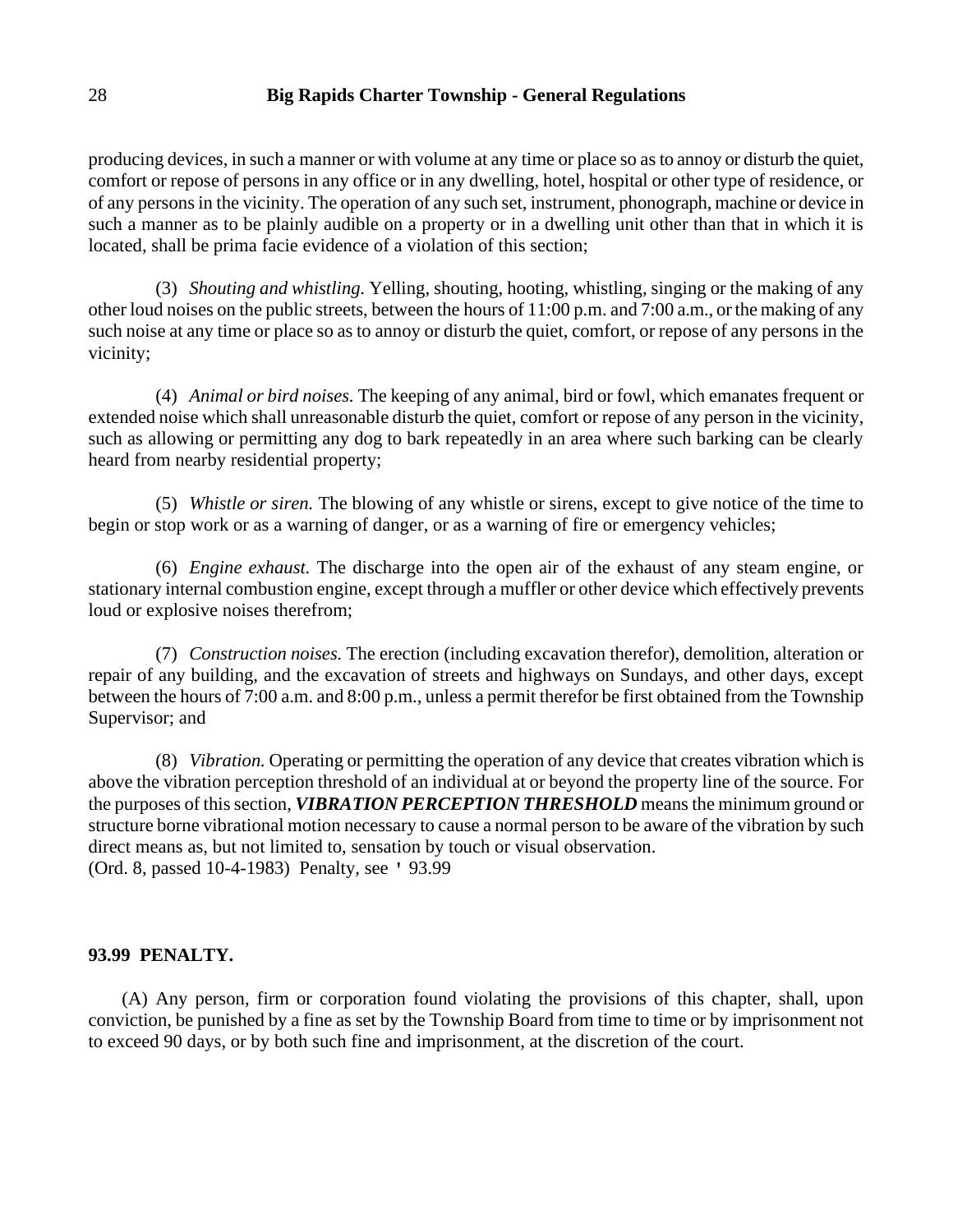(B) Each day that a violation shall continue is to constitute a separate offense.

(C) Provisions of this chapter may also be enforced by suit for injunction, damages or other appropriate legal action. (Ord. 8, passed 10-4-1983)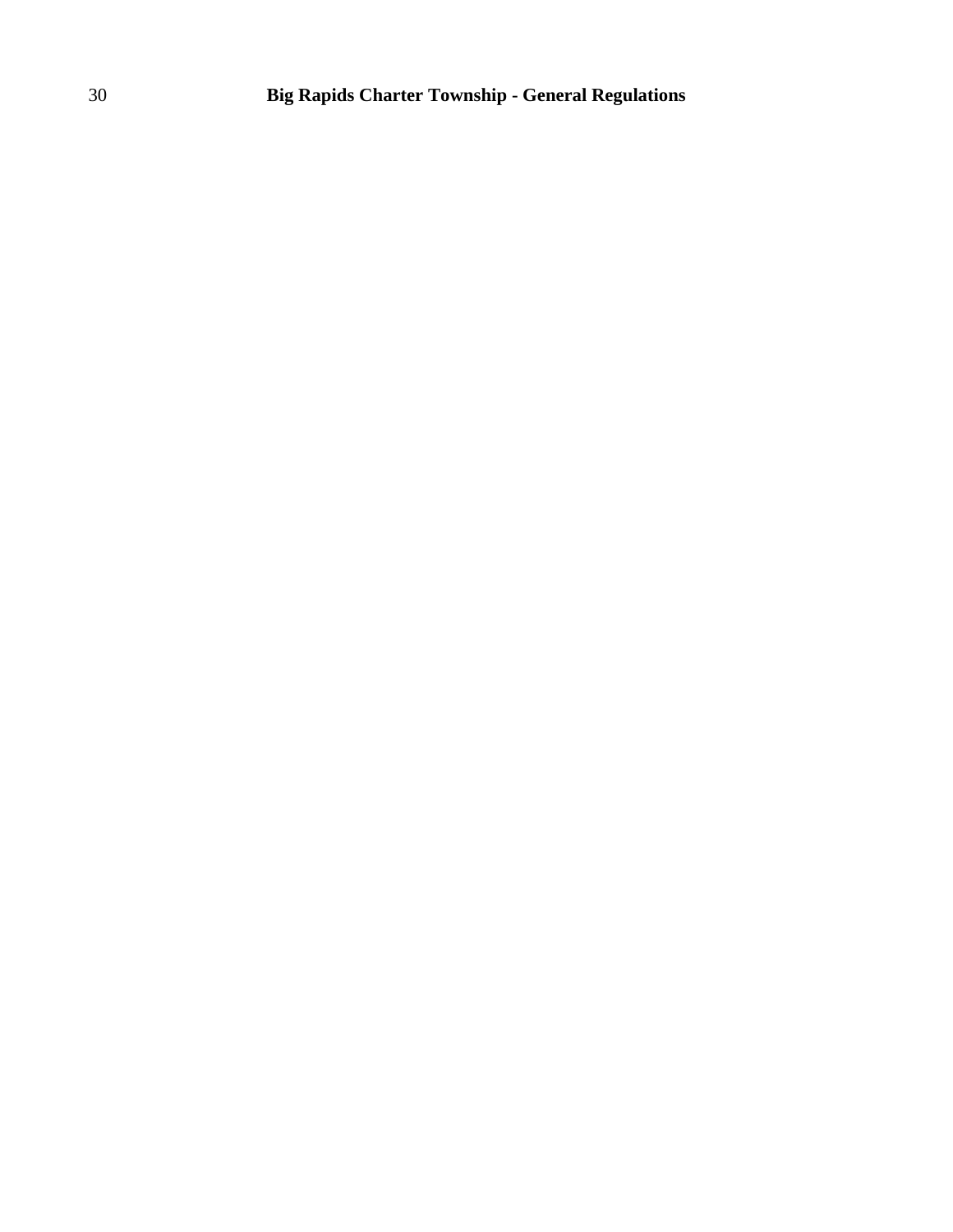## **CHAPTER 94: PROHIBITION OF RECREATIONAL MARIHUANA ESTABLISHMENTS**

### Section

| 94.001 | Purpose                         |
|--------|---------------------------------|
| 94.002 | Title                           |
| 94.003 | Definition                      |
| 94.004 | No Marihuana Establishments     |
| 94.005 | <b>Violations and Penalties</b> |
| 94.006 | Severability                    |
| 94.007 | Repeal                          |
| 94.008 | <b>Effective Date</b>           |

### **PROHIBITION OF RECREATIONAL MARIHUANA ESTABLISHMENTS**

### **94.001 PURPOSE.**

An ordinance to provide a title for the ordinance; to define words; to prohibit marihuana establishments within the boundaries of Big Rapids Charter Township pursuant to Initiated Law 1 of 2018, MCL 333.27951, *et seq*., as may be amended; to provide penalties for violation of this ordinance; to provide for severability; to repeal all ordinances or parts of ordinances in conflict therewith; and to provide an effective date.

## **94.002 TITLE.**

This ordinance shall be known as and may be cited as the Big Rapids Charter Township Prohibition of Marihuana Establishments Ordinance.

### **94.003 DEFINITION.**

Words used herein shall have the definitions as provided for in Initiated Law 1 of 2018, MCL 333.27951, *et seq*., as may be amended.

### **94.004 NO MARIHUANA ESTABLISMENTS.**

Big Rapids Charter Township hereby prohibits all marihuana establishments within the boundaries of the Township pursuant to Initiated Law 1 of 2018, MCL 333.27951, *et seq*., as may be amended.

# **94.005 VIOLATIONS AND PENALTIES.**

- 1. Any person who disobeys neglects or refuses to comply with any provision of this ordinance or who causes allows or consents to any of the same shall be deemed to be responsible for the violation of this ordinance. A violation of this ordinance is deemed to be a nuisance per se.
- 2. A violation of this ordinance is a municipal civil infraction, for which the fines shall not be less than \$100 nor more than \$500, in the discretion of the Court. The foregoing sanctions shall be in addition to the rights of the Township to proceed at law or equity with other appropriate and proper remedies. Additionally, the violator shall pay costs which may include all expenses, direct and indirect, which the Township incurs in connection with the municipal civil infraction.